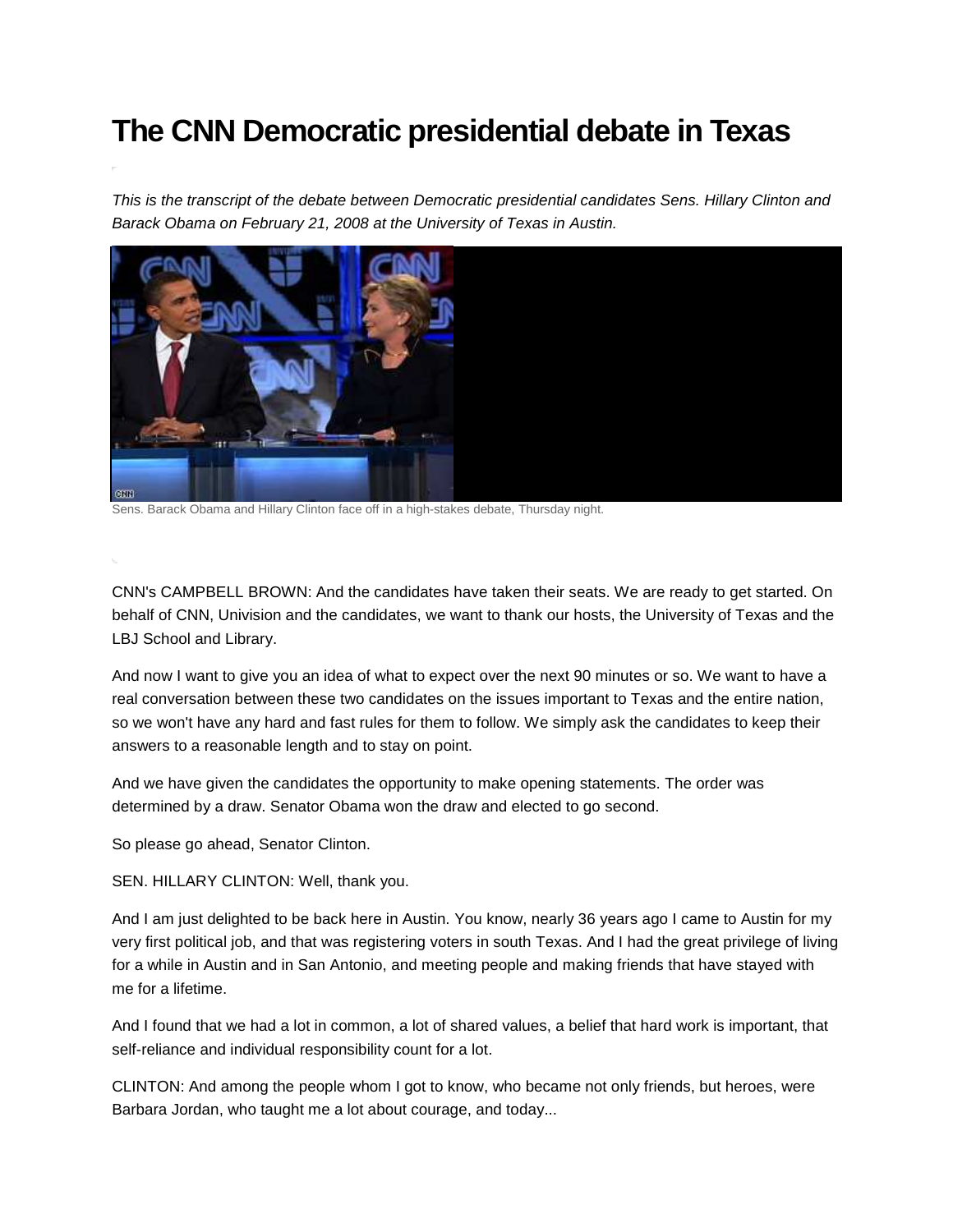## (APPLAUSE)

...would actually be her birthday. I remember all the time about how she got up every single morning, facing almost insurmountable odds, to do what she did.

And another was my great friend Ann Richards, who taught me so much...

## (APPLAUSE)

... about determination. Ann was a great champion for the people of Texas. She also reminded us that every so often it is good to have a laugh about what it is we're engaged in.

And as I think back on those years and the work that I've done ever since, you know, for me politics is about making real differences in people's lives. I am very, very proud that over these years I have been able to make a difference in the lives of people in Texas, Ohio and elsewhere.

CLINTON: You know, 350,000 children in Texas get health care every month because I helped to start the Children's Health Insurance Program.

## (APPLAUSE)

And 21,000 National Guard and Reserve members get access to health care because I went across the party line and joined up with a Republican senator to make that happen.

So there's a lot that we've already done. But there's so much more to do.

I want to take on the tough issues that face us now. I want to stop the health insurance companies from discriminating against people because they're sick. You know, it's unconstitutional to discriminate on the basis of race or gender or ethnic origin or religion, but it's OK to discriminate against sick people.

And we're going to end that, because it's time we said no more.

# (APPLAUSE)

And I want to continue the work that I've done in the Senate to take care of our veterans.

CLINTON: It was shocking and shameful, what happened, that we discovered about a year ago at Walter Reed. We can do so much better, to take care of the people who've taken care of us.

And there is a lot of work ahead. I offer a lifetime of experience and proven results. And I know that, if we work together, we can take on the special interests, transfer \$55 billion of all those giveaways and subsidies that President Bush has given them, back to the middle class, to create jobs and provide health care and make college affordable.

## (APPLAUSE)

And I ask you -- I ask you to join in my campaign. It's now up to the people of Texas, Ohio, and the other states ahead.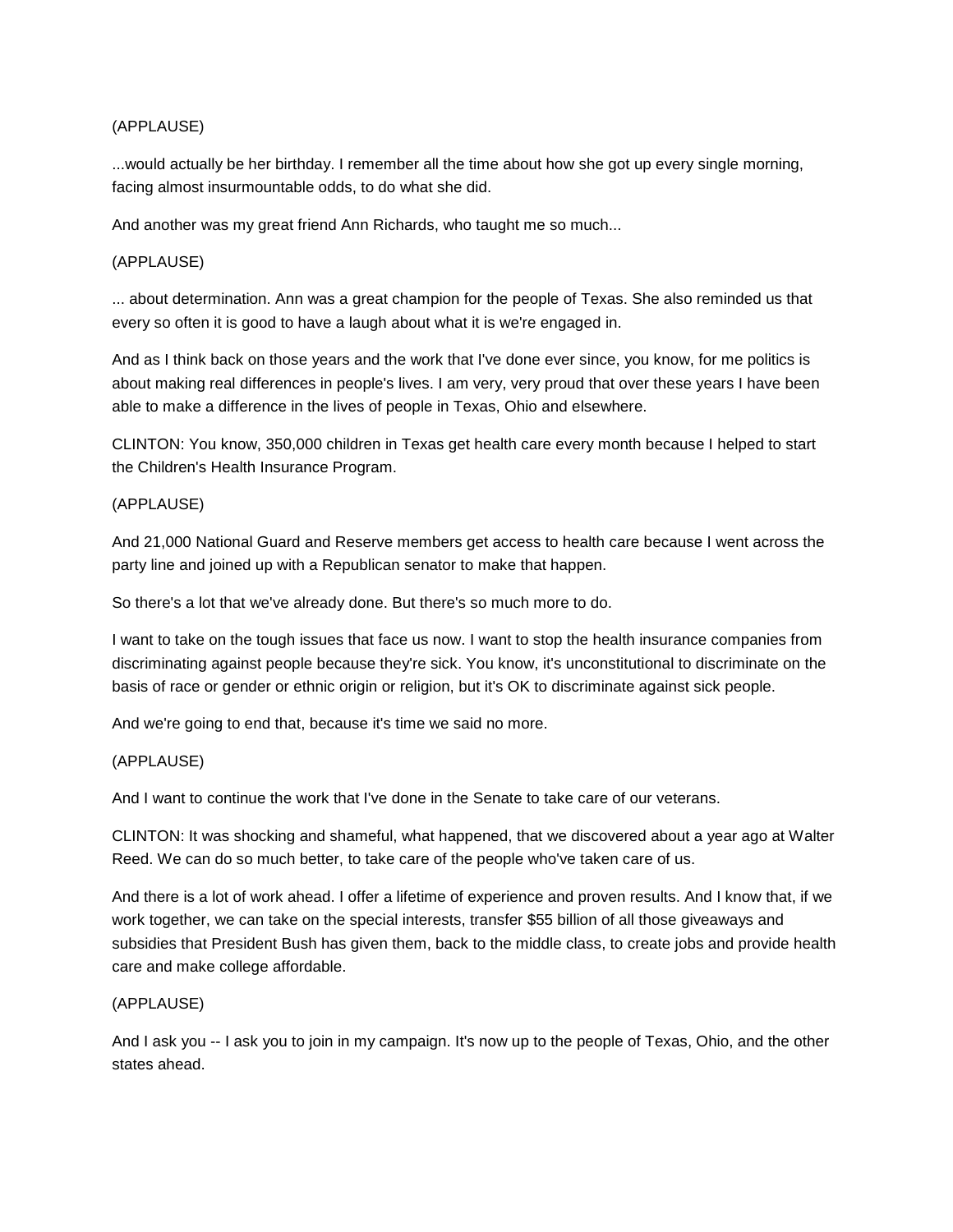So, if you'll be part of this campaign, which is your really your campaign, about your futures, your families, your jobs and your health care, we'll continue to make a difference for America.

Thank you all very much.

(APPLAUSE)

BROWN: Senator Clinton, thank you.

BROWN: Senator Obama?

#### (APPLAUSE)

SEN. BARACK OBAMA: First of all, thank you so much to the University of Texas for hosting us, and it's a great honor to share the stage once again with Senator Clinton. I've said before that we've been friends before this campaign started; we'll be friends afterwards, unified to bring about changes in this country.

You know, we are at a defining moment in our history. Our nation is at war, and our economy is increasingly in shambles. And the families of Texas and all across America are feeling the brunt of that failing economy.

This week, I met a couple in San Antonio, who -- as a consequence of entering into a predatory loan -are on the brink of foreclosure and are actually seeing them having to cut back on their medical expenses, because their mortgage doubled in two weeks.

OBAMA: I've met a young woman who gets three hours of sleep a night because she has to work the night shift even as she's going to school full time, and still can't afford to provide the health care for her sister who's ill.

In Youngstown, Ohio, talked to workers who have seen their plants shipped overseas as a consequence of bad trade deals like NAFTA, literally seeing equipment unbolted from the floors of factories and shipped to China, resulting in devastating job losses and communities completely falling apart.

And all across America I'm meeting not just veterans, but also the parents of those who have fallen.

One mother in Green Bay gave me this bracelet in memory of a 20- year-old son who had been killed in a roadside bomb, as a consequence of a war that I believe should have never been authorized and should have never been waged and has cost us billions of dollars that could have been invested here in the United States in roads and bridges and infrastructure and making sure that young people can go to college and that those who need health care actually get it.

OBAMA: Now, Senator Clinton...

## (APPLAUSE)

... Senator Clinton and I have been talking about these issues for the last 13 months. We both offer detailed proposals to try to deal with them. Some of them are the same. Some we have differences of opinion.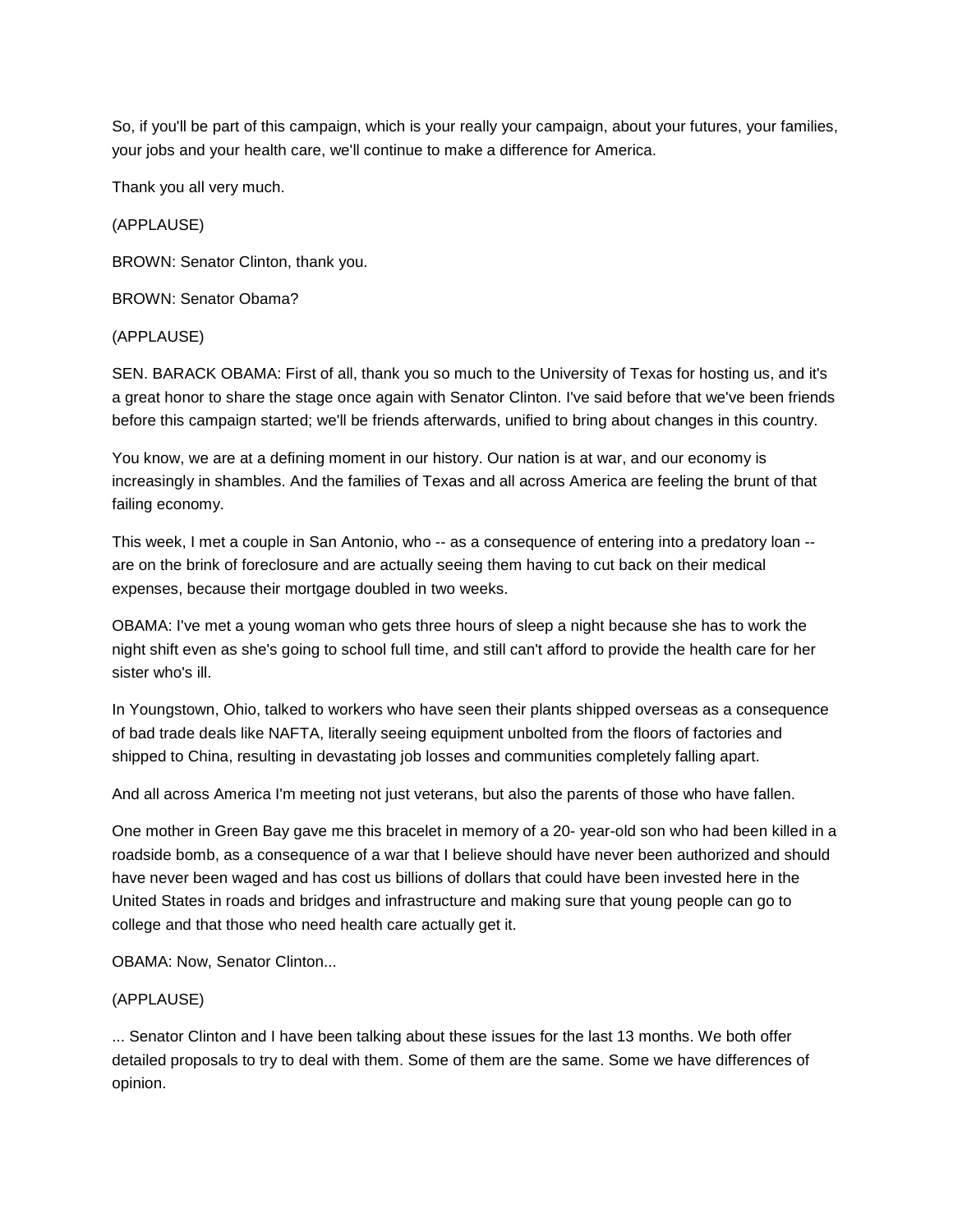But I think we both recognize that these problems have to be dealt with and that we have seen an administration over the last seven years that has failed to address them and -- in many ways -- has made them worse.

But understand that what is lacking right now is not good ideas.

OBAMA: The problem we have is that Washington has become a place where good ideas go to die. They go to die because the lobbyists...

## (APPLAUSE)

They go to die because lobbyists and special interests have a strangle-hold on the agenda in Washington. They go to die in Washington because too many politicians are interested in scoring political points rather than bridging differences in order to get things done.

And so the central premise of this campaign is that we can bring this country together, that we can push against the special interests that have come to dominate the agenda in Washington, that we can be straight with the American people about how we're going to solve these problems and enlist them in taking back their government.

You know, Senator Clinton mentioned Barbara Jordan, somebody who was an inspiration to me and so many people throughout the country. And she said that what the American people want is very simple: They want an America that is as good as its promise.

OBAMA: I'm running for president because I want to help America be as good as its promise.

Thank you very much.

(APPLAUSE)

BROWN: All right, Senator Obama, thank you, and let's begin with questions.

Jorge Ramos?

UNIVISION's JORGE RAMOS: Thank you very much (SPEAKING IN SPANISH).

Thank you so much for being with us, and let me start with a little news. After nearly half a century in office, Fidel Castro resigned as the head of the Cuban government. Ninety miles off the coast of the United States, we might have a new opportunity.

The question for you, Senator Clinton: Would you be willing to sit down with Raul Castro, or whoever leads the Cuban dictatorship when you take office at least just once, to get a measure of the man?

CLINTON: Well, Jorge, I hope we have an opportunity. The people of Cuba deserve to have a democracy. And this gives the Cuban government, under Raul Castro, a chance to change direction from the one that was set for 50 years by his brother.

I'm going to be looking for some of those changes: releasing political prisoner, ending some of the oppressive practices on the press, opening up the economy.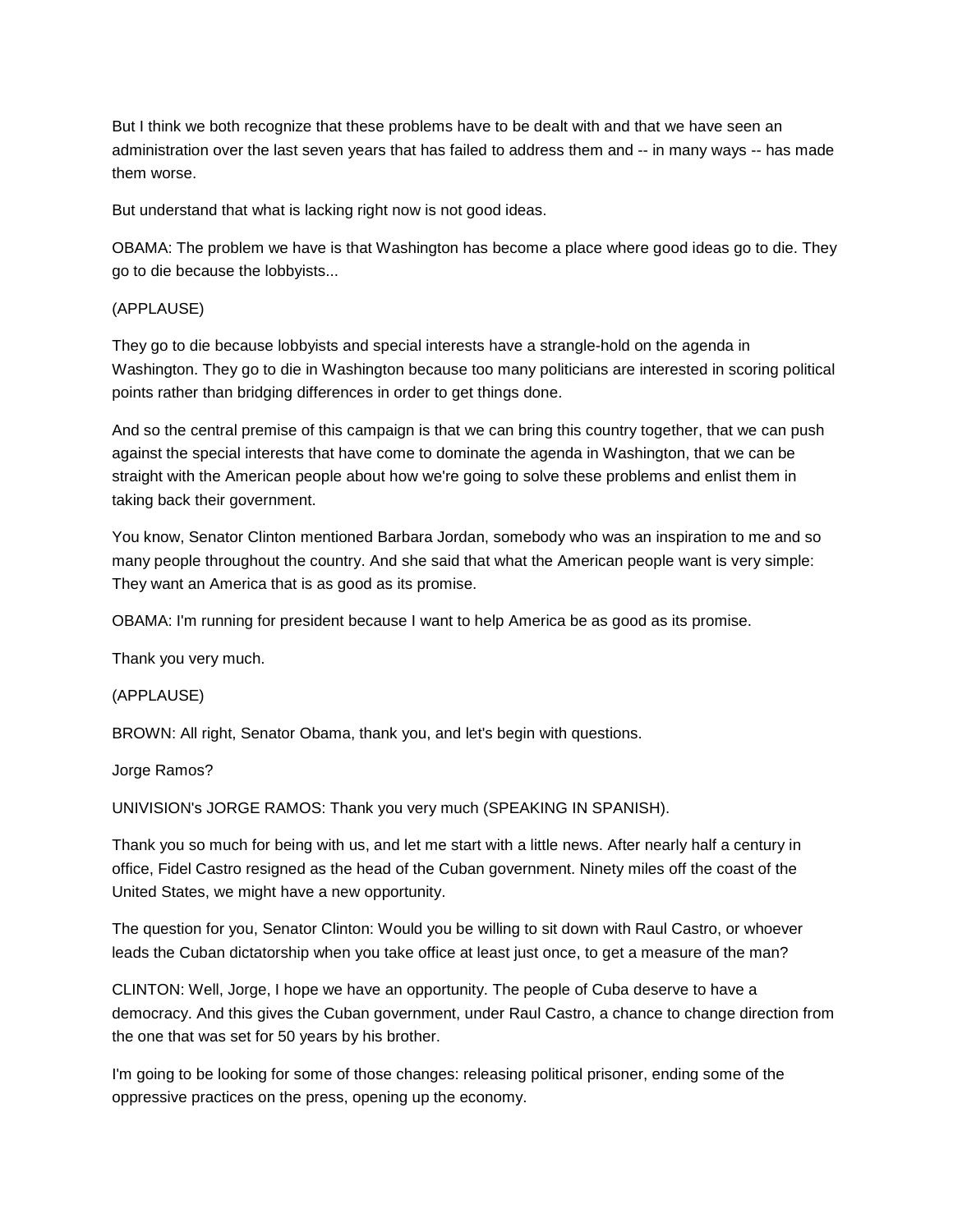Of course the United States stands ready. And, as president, I would be ready to reach out and work with a new Cuban government, once it demonstrated that it truly was going to change that direction.

I want to bring the region together, our European allies who have influence with Cuba, to try to push for some of those changes, and to make it very clear that, if Cuba moves toward democracy and freedom for its people, the United States will welcome that.

CLINTON: And as president, I would look for opportunities to try to make that happen and to create the momentum that might eventually lead to a presidential visit.

But there has to be evidence that indeed the changes are real; that they are taking place; and that the Cuban people will finally be given an opportunity to have their future determined by themselves.

RAMOS: Very simply, would you meet with him or not, with Raul Castro?

CLINTON: I would not meet with him until there was evidence that change was happening, because I think it's important that they demonstrate clearly that they are committed to change the direction. Then I think, you know, something like diplomatic encounters and negotiations over specifics could take place.

But we've had this conversation before, Senator Obama and myself, and I believe that we should have full diplomatic engagement where appropriate. But a presidential visit should not be offered and given without some evidence that it will demonstrate the kind of progress that is in our interest, and in this case, in the interests of the Cuban people.

BROWN: Senator Obama, just to follow up, you had said in a previous CNN debate that you would meet with the leaders of Cuban, Iran, North Korea, among others, so presumably you would be willing to meet with the new leader of Cuba.

OBAMA: That's correct. Now, keep in mind that the starting point for our policy in Cuba should be the liberty of the Cuban people. And I think we recognize that that liberty has not existed throughout the Castro regime. And we now have an opportunity to potentially change the relationship between the United States and Cuba after over half a century.

I would meet without preconditions, although Senator Clinton is right that there has to be preparation. It is very important for us to make sure that there was an agenda, and on that agenda was human rights, releasing of political prisoners, opening up the press. And that preparation might take some time.

But I do think that it's important for the United States not just to talk to its friends, but also to talk to its enemies. In fact, that's where diplomacy makes the biggest difference.

## (APPLAUSE)

OBAMA: One other thing that I've said, as a show of good faith that we're interested in pursuing potentially a new relationship, what I've called for is a loosening of the restrictions on remittances from family members to the people of Cuba, as well as travel restrictions for family members who want to visit their family members in Cuba.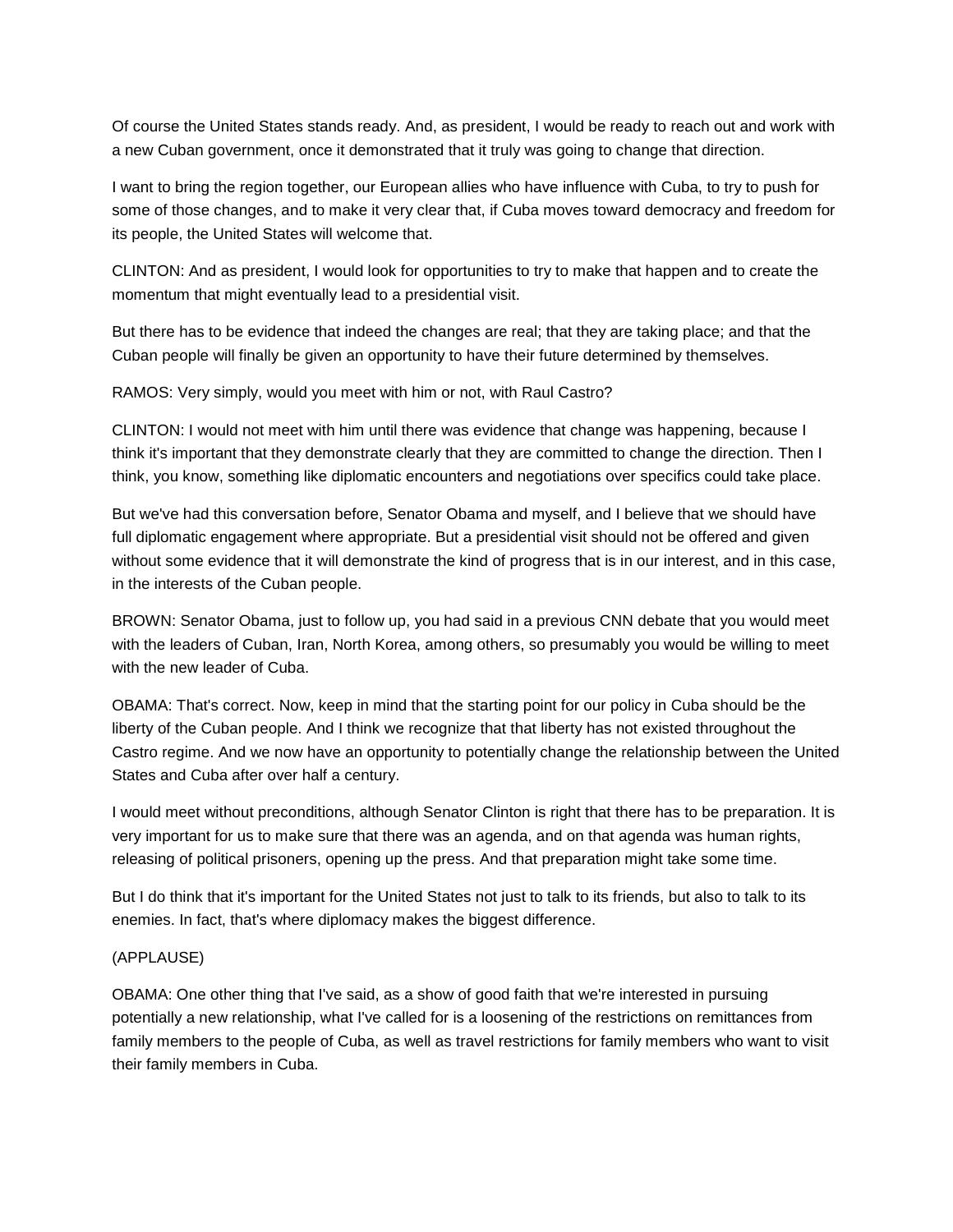And I think that initiating that change in policy as a start and then suggesting that an agenda get set up is something that could be useful, but I would not normalize relations until we started seeing some of the progress that Senator Clinton was talking about.

BROWN: But that's different from your position back in 2003. You called U.S. policy toward Cuba a miserable failure, and you supported normalizing relations.

BROWN: So you've backtracked now...

OBAMA: I support the eventual normalization. And it's absolutely true that I think our policy has been a failure. I mean, the fact is, is that during my entire lifetime, and Senator Clinton's entire lifetime, you essentially have seen a Cuba that has been isolated, but has not made progress when it comes to the issues of political rights and personal freedoms that are so important to the people of Cuba.

So I think that we have to shift policy. I think our goal has to be ultimately normalization. But that's going to happen in steps. And the first step, as I said, is changing our rules with respect to remittances and with respect to travel.

And then I think it is important for us to have the direct contact, not just in Cuba, but I think this principle applies generally. I recall what John F. Kennedy once said, that we should never negotiate out of fear, but we should never fear to negotiate. And this moment, this opportunity when Fidel Castro has finally stepped down, I think, is one that we should try to take advantage of.

## (APPLAUSE)

BROWN: Senator Clinton, do you want a quick response?

CLINTON: Well, I agree, absolutely, that we should be willing to have diplomatic negotiations and processes with anyone. I've been a strong advocate of opening up such a diplomatic process with Iran, for a number of years.

Because I think we should look for ways that we can possibly move countries that are adversarial to us, you know, toward the world community. It's in our interests. It's in the interests of the people in countries that, frankly, are oppressed, like Cuba, like Iran.

But there has been this difference between us over when and whether the president should offer a meeting, without preconditions, with those with whom we do not have diplomatic relations. And it should be part of a process, but I don't think it should be offered in the beginning. Because I think that undermines the capacity for us to actually take the measure of somebody like Raul Castro or Ahmadinejad and others.

CLINTON: And, as President Kennedy said, he wouldn't be afraid to negotiate, but he would expect there to be a lot of preparatory work done, to find out exactly what we would get out of it.

And therefore, I do think we should be eliminating the policy of the Bush administration, which has been very narrowly defined, and frankly against our interests, because we have failed to reach out to countries, we have alienated our friends, and we have emboldened our enemies.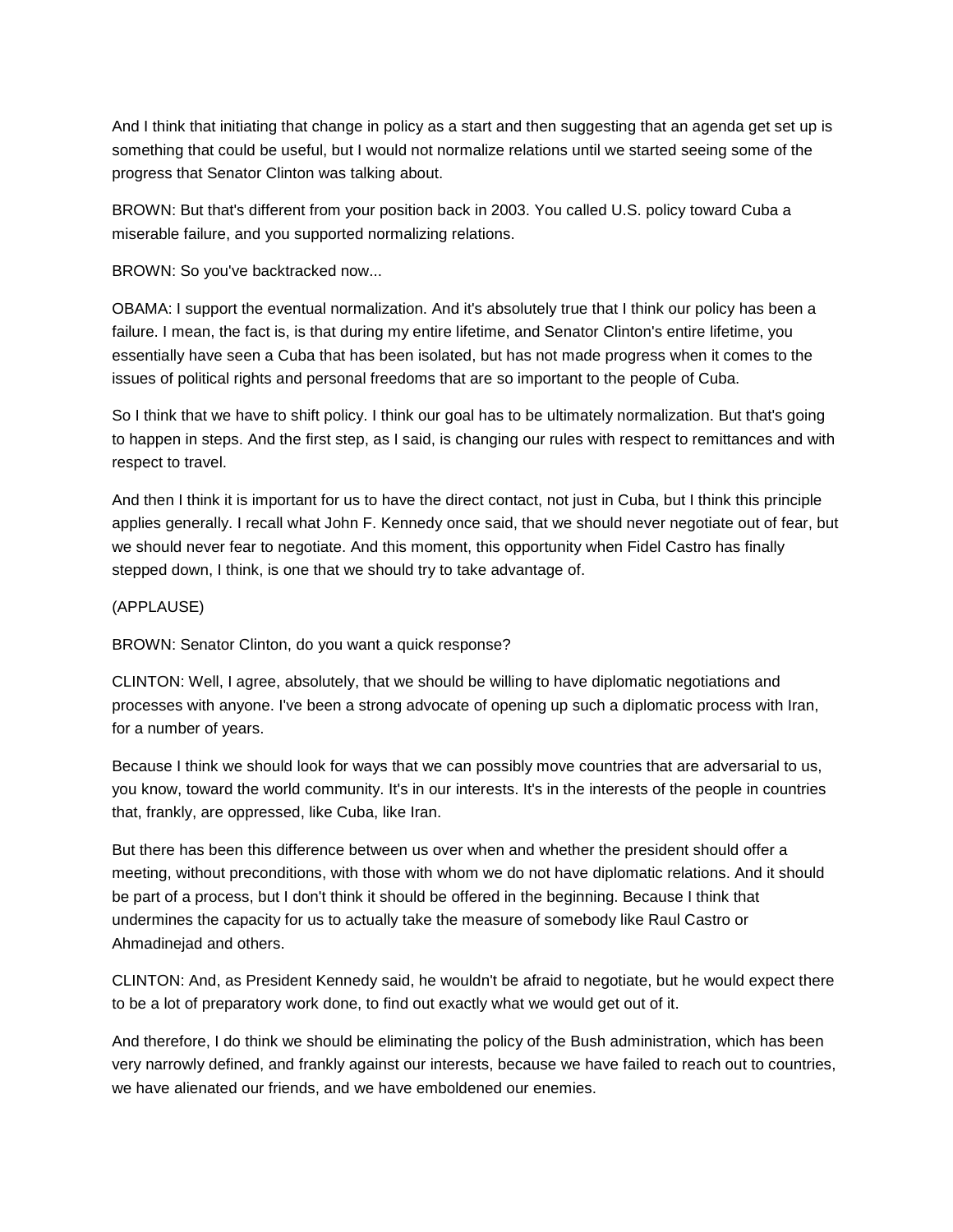So I would get back to very vigorous diplomacy, and I would use bipartisan diplomacy. I would ask emissaries from both political parties to represent me and our country, because I want to send a very clear message to the rest of the world that the era of unilateralism, preemption and arrogance of the Bush administration is over and we're going to...

## (APPLAUSE)

BROWN: Very briefly and then we're going to move on.

## (APPLAUSE)

OBAMA: I think, as I said before, preparation is actually absolutely critical in any meeting. And I think it is absolutely true that either of us would step back from some of the Bush unilateralism that's caused so much damage.

But I do think it is important precisely because the Bush administration has done so much damage to American foreign relations that the president take a more active role in diplomacy than might have been true 20 or 30 years ago.

Because the problem is, if we think that meeting with the president is a privilege that has to be earned, I think that reinforces the sense that we stand above the rest of the world at this point in time. And I think that it's important for us in undoing the damage that has been done over the last seven years, for the president to be willing to take that extra step.

OBAMA: That is the kind of step that I would like to take as president of the United States.

## (APPLAUSE)

BROWN: A question now on the economy.

John King?

CNN's JOHN KING: Campbell, Senators, good evening, first.

I want to bring the conversation back home. You know from your travels -- you don't need to look at the polls or anything else -- that the economy is by far now the dominant issue that voters want to hear about from the candidates.

For some, that is a question about: What should we do about an economy that is at the edge or perhaps in the early stages of a recession? For some, it is more focused. Maybe it is: Will you raise the minimum wage? Maybe it's about trade deals that they think leave them on the raw end, as you mentioned in your opening statement, Senator Obama.

But when we ask Democrats, "How are these two candidates different?," they even think they don't know.

Senator Obama, beginning with you, tell us as specifically as you can, how would a President Obama be different than a President Clinton in managing the nation's economy?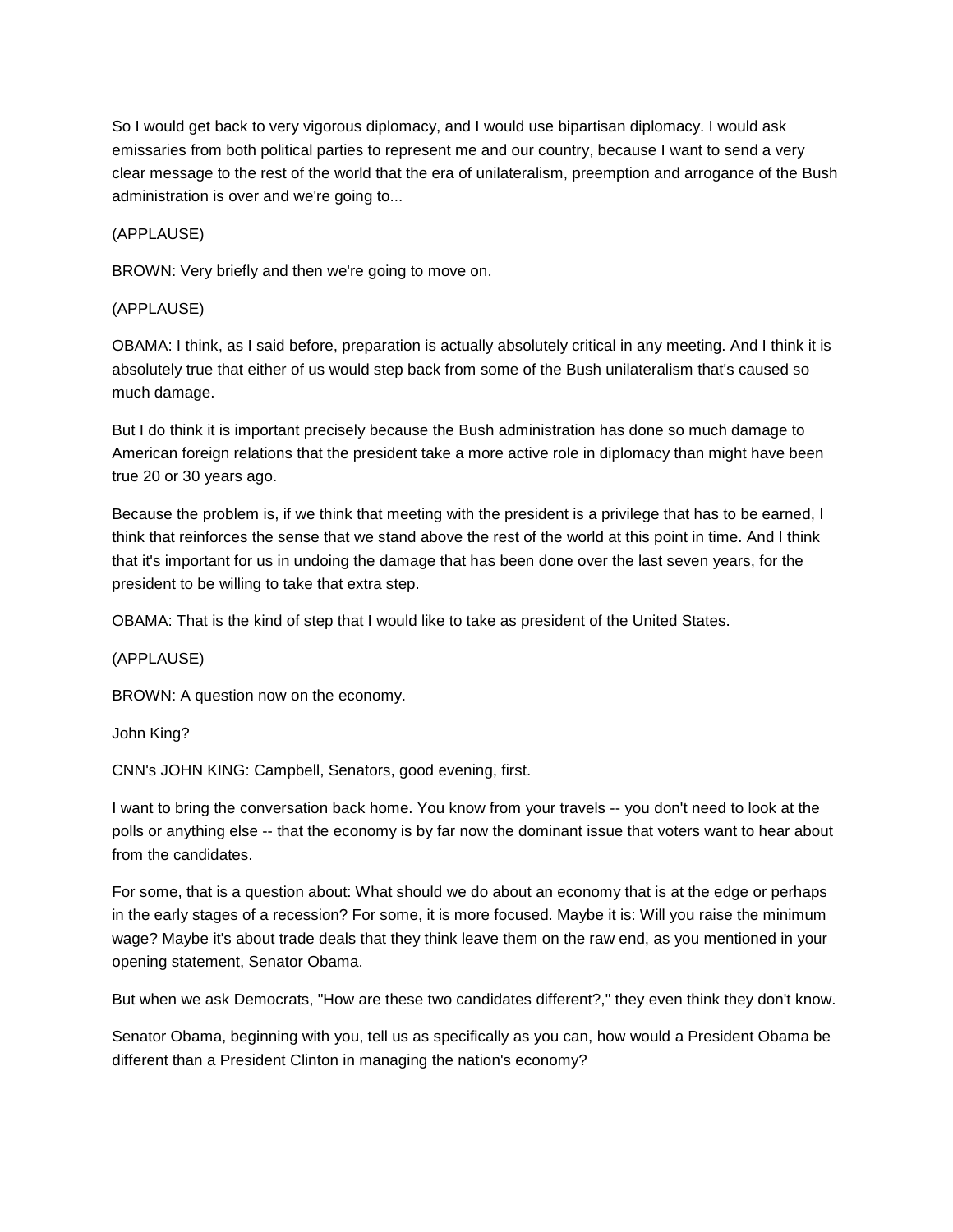OBAMA: Well, first of all, let me emphasize the point that you just made, which is: You don't need an economist or the Federal Reserve to tell the American people that the economy's in trouble, because they've been experiencing it for years now.

Everywhere you go, you meet people who are working harder for less, wages and incomes have flatlined, people are seeing escalating costs of everything from health care to gas at the pump.

And so people have been struggling for a long time. In some communities, they have been struggling for decades now. So this has to be a priority of the next president.

Now, what I've said is that we have to restore a sense of fairness and balance to our economy, and that means a couple of things.

Number one, with our tax code: We've got to stop giving tax breaks to companies that are shipping jobs overseas and invest those tax breaks in companies that are investing here in the United States of America.

## (APPLAUSE)

We have to end the Bush tax cuts to the wealthy...

## (APPLAUSE)

... and to provide tax breaks to middle-class Americans and working Americans who need them.

OBAMA: So I've said that if you are making \$75,000 a year or less, I want to give an offset to your payroll tax that will mean \$1,000 extra in the pockets of ordinary Americans. Senior citizens making less than \$50,000, you shouldn't have to pay income tax on your Social Security.

We pay for these by closing tax loopholes and tax havens that are being manipulated.

## (APPLAUSE)

On our trade deals, I think it is absolutely critical that we engaged in trade, but it has to be viewed not just through the lens of Wall Street, but also Main Street, which means we've got strong labor standards and strong environmental standards and safety standards, so we don't have toys being shipped in the United States with lead paint on them.

## (APPLAUSE)

So these are all issues that I've talked about repeatedly, and I think there are also opportunities in our economy around creating a green economy. We send \$1 billion to foreign countries every day because of our addiction to foreign oil.

OBAMA: And for us to move rapidly to cap greenhouse gases, generate billions of dollars that we can reinvest in solar and wind and biodiesel -- that can put people back to work. So...

## (APPLAUSE)

Now, I don't want to take too much time. And I'm sure we'll be spend more time discussing this.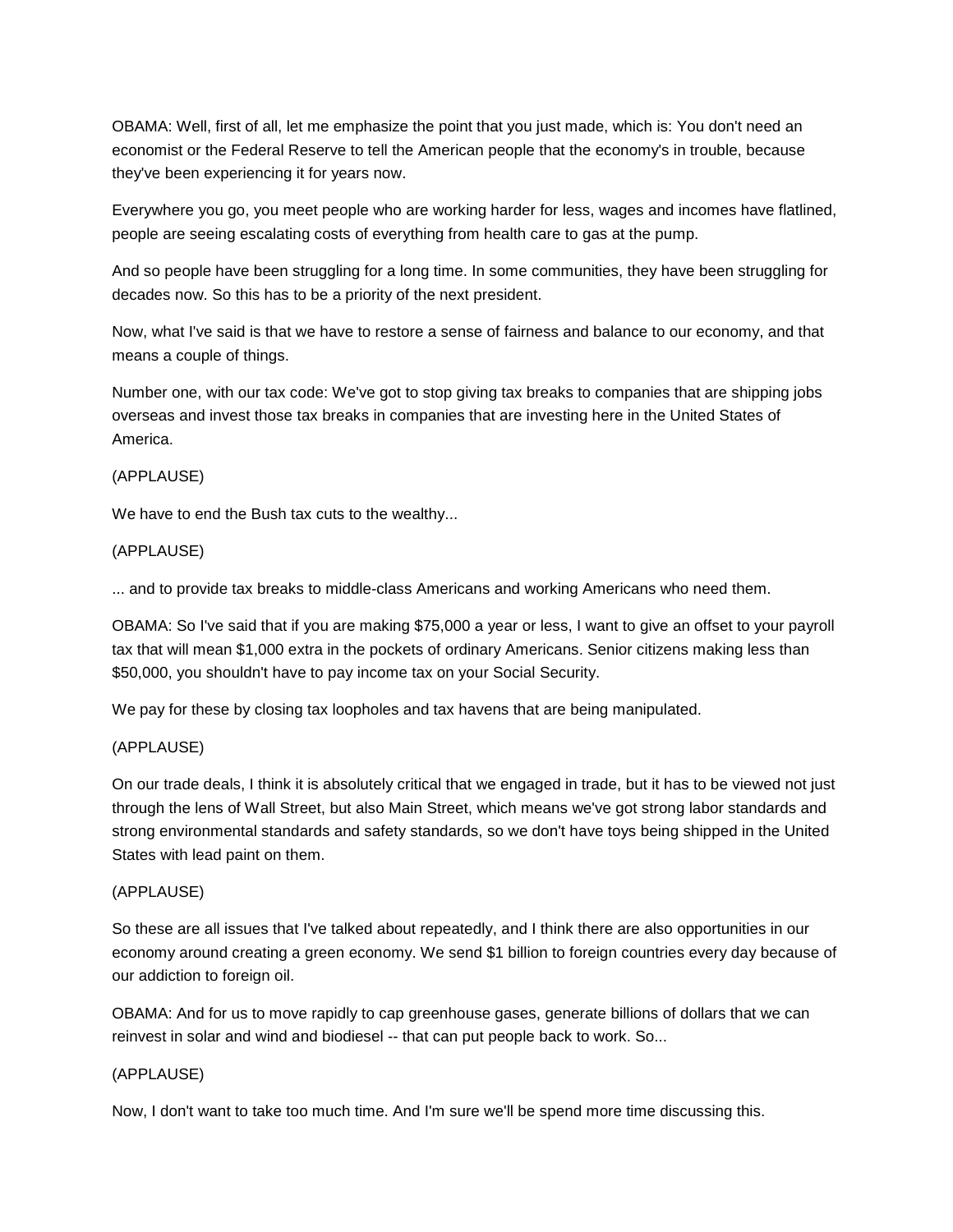Senator Clinton and I, I think, both agree on many of these issues. And I think it's a credit to the Democratic Party as a whole that the other candidates who were involved earlier on agreed with us on many of these issues.

I think that there is a real, solid agenda for moving change forward in the next presidency.

The question people are going to have to ask is: How do we get it done?

And it is my strong belief that the changes are only going to come about if we're able to form a working coalition for change. Because people who were benefiting from the current tax code are going to resist. The special interests and lobbyists are going to resist.

And I think it has to be a priority for whoever the next president is to be able to overcome the dominance of the special interests in Washington, to bring about the kinds of economic changes that I'm talking about.

OBAMA: And that's an area where Senator Clinton and I may have a slight difference. But I'm happy to let her speak first and then can pick up on anything that's been left out.

KING: Let's give Senator Clinton that opportunity then.

## (APPLAUSE)

As you have campaigned, Senator, on this issue and others, but specifically on this issue, you have said, "I am ready on day one to take charge of the economy."

The clear implication, since you have one opponent at the moment, is that you're ready; he's not.

What would you do differently on day one than a President Obama would when it comes to managing the nation's economy?

CLINTON: Well, I would agree with a lot that Senator Obama just said, because it is the Democratic agenda.

CLINTON: We are going to rid the tax code of these loopholes and giveaways.

We're going to stop giving a penny of your money to anybody who ships a job out of Texas, Ohio or anywhere else to another country.

We're certainly going to begin to get the tax code to reflect what the needs of middle class families are so we can rebuild a strong and prosperous middle class.

You know, the wealthy and the well-connected have had a president the last seven years, and I think it's time that the rest of America had a president to work for you every single day.

## (APPLAUSE)

We will also have a different approach toward trade.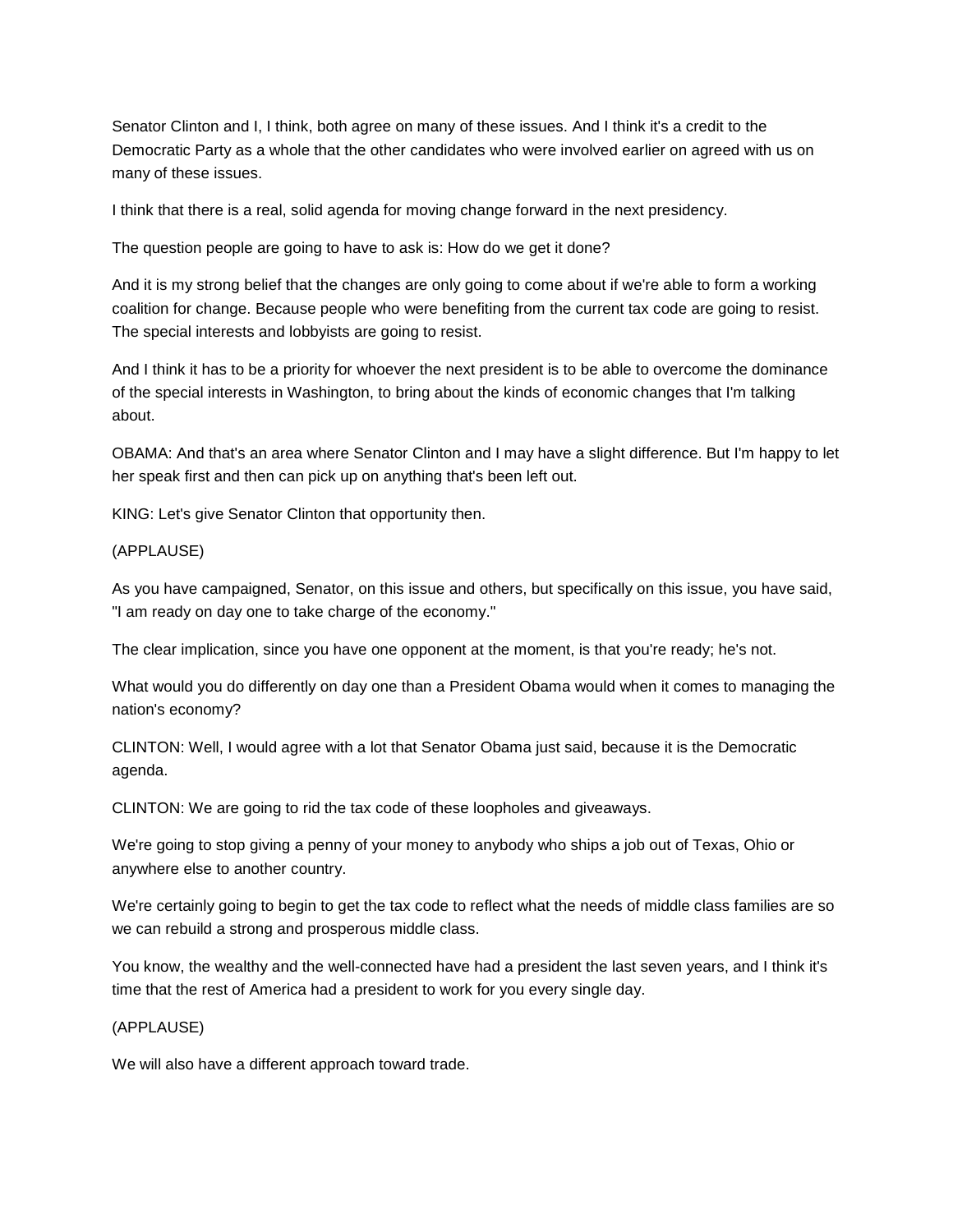We're going to start having trade agreements that not only have strong environmental and labor standards, but I want to have a trade time-out. We're going to look and see what's working and what's not working, and I'd like to have a trade prosecutor to actually enforce the trade agreements that we have before we enter into any others.

We're also going to put much tougher standards in place so that people cannot import toys with lead paint, contaminated pet food, contaminated drugs into our market. We're going to have much more vigorous enforcement of safety standards.

CLINTON: Now, in addition, there are steps I would take immediately. One is on this foreclosure crisis. I have been saying for nearly a year we had to crack down on the abusive practices of the lenders. But we also need a moratorium on home foreclosures.

Everywhere I go, I meet people who either have been or about to lose their home. 85,000 homes in foreclosure in Texas; 90,000 in Ohio. I've met the families: the hairdresser, the single mom who's going to lose her home, the postal worker who got really hoodwinked into an agreement that wasn't fair to him.

So I would put a moratorium for 90 days, to give us time to work out a way for people to stay in their homes, and I would freeze interest rates for five years. Because these adjustable-rate mortgages, if they keep going up, millions of Americans are going to be homeless. And vacant homes will be across the neighborhoods of Texas and America.

## (APPLAUSE)

CLINTON: Now, in addition, there are three ways we need to jump start the economy.

Clean green jobs; I've been promoting this. I wanted it to be part of the stimulus package. I thought a \$5 billion investment in clean green jobs would put hundreds of thousands of Americans to work helping to create our future.

We also need to invest in our infrastructure. We don't have enough roads to take care of the congestion, we have crumbling bridges and tunnels. We need to rebuild America, and that will also put people to work.

And, finally, we need to end George Bush's war on science, which has been waged against scientists and researchers...

# (APPLAUSE)

BROWN: Thank you, Senator. And we've got a lot of ground to cover...

CLINTON: This is about how we fund the future. We've got to get back to being the innovation nation. Think of everything that goes on at this great university to create the new economy...

## (APPLAUSE)

BROWN: All right. Senator Clinton, thank you very much.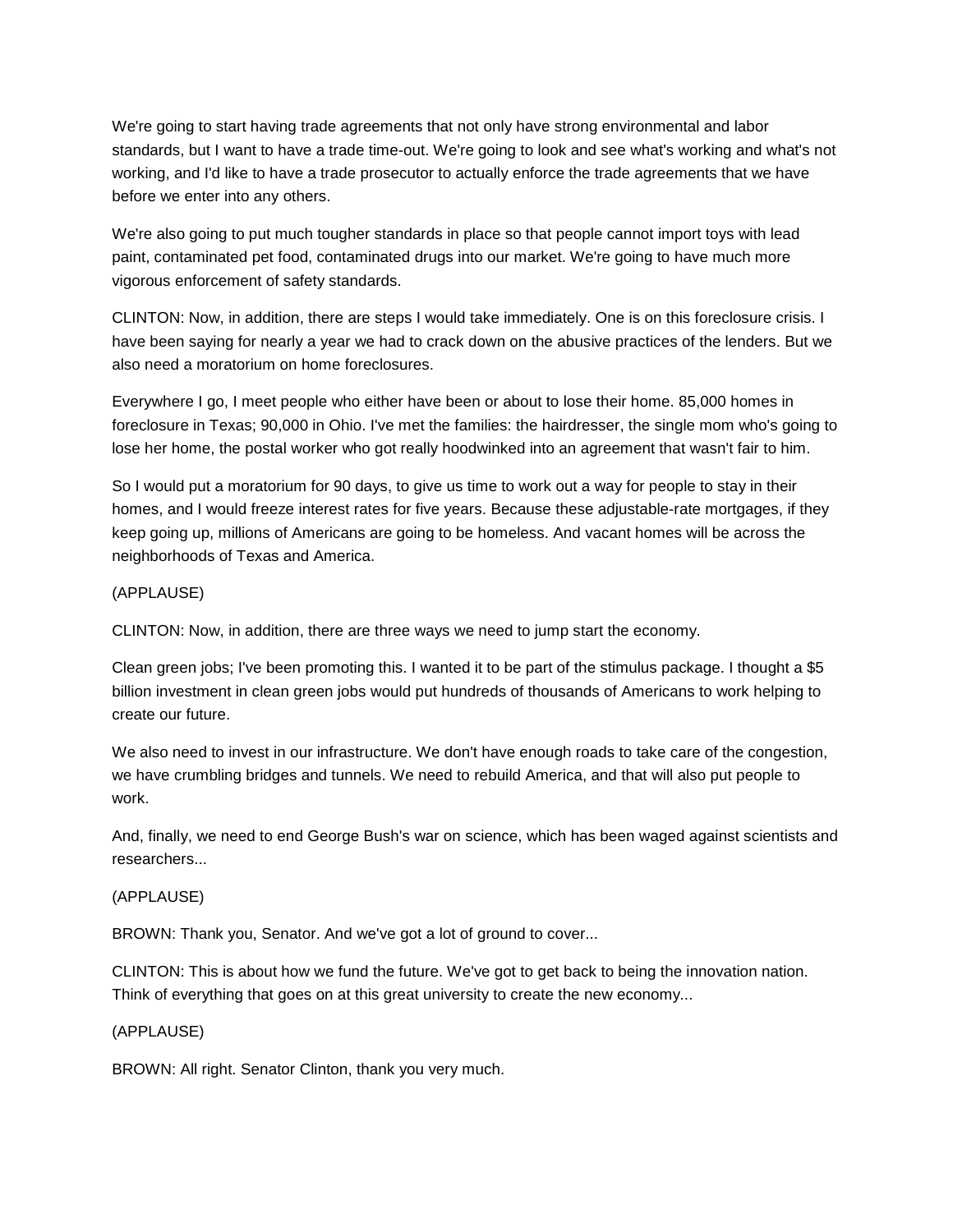BROWN: And, as I was saying, we've got a lot to get through. So I do want to shift gears and go on to another topic especially important here in Texas, which is immigration.

And, Jorge, you have a question.

RAMOS: (SPEAKING IN SPANISH) Federal raids by immigration enforcement officials on homes and businesses have generated a great deal of fear and anxiety in the Hispanic community and have divided the family of some of the 3 million U.S.-born children who have at least one undocumented parent.

Would you consider stopping these raids once you take office until comprehensive immigration reform can be passed?

CLINTON: I would consider that, except in egregious situations where it would be appropriate to take the actions you're referring to.

But when we see what's been happening, with literally babies being left with no one to take care of them, children coming home from school, no responsible adult left, that is not the America that I know.

#### (APPLAUSE)

CLINTON: That is against American values. And it is...

#### (APPLAUSE)

And it is a stark admission of failure by the federal government. We need comprehensive immigration reform. I have been for this. I signed onto the first comprehensive bill back in 2004. I've been advocating for it: tougher, more secure borders, of course, but let's do it the right way, cracking down on employers, especially once we get to comprehensive immigration reform, who exploit undocumented workers and drive down wages for everyone else.

I'd like to see more federal help for communities like Austin and others like Laredo, where I was this morning, that absorb the health care, education, and law enforcement costs.

And I personally, as president, would work with our neighbors to the south, to help them create more jobs for their own people.

Finally, we need a path to legalization, to bring the immigrants out of the shadows, give them the conditions that we expect them to meet, paying a fine for coming here illegally, trying to pay back taxes, over time, and learning English.

If they had a committed a crime in our country or the country they came from, then they should be deported. But for everyone else, there must be a path to legalization. I would introduce that in the first 100 days of my presidency.

#### (APPLAUSE)

BROWN: Senator Obama, is your position the same as Hillary Clinton's?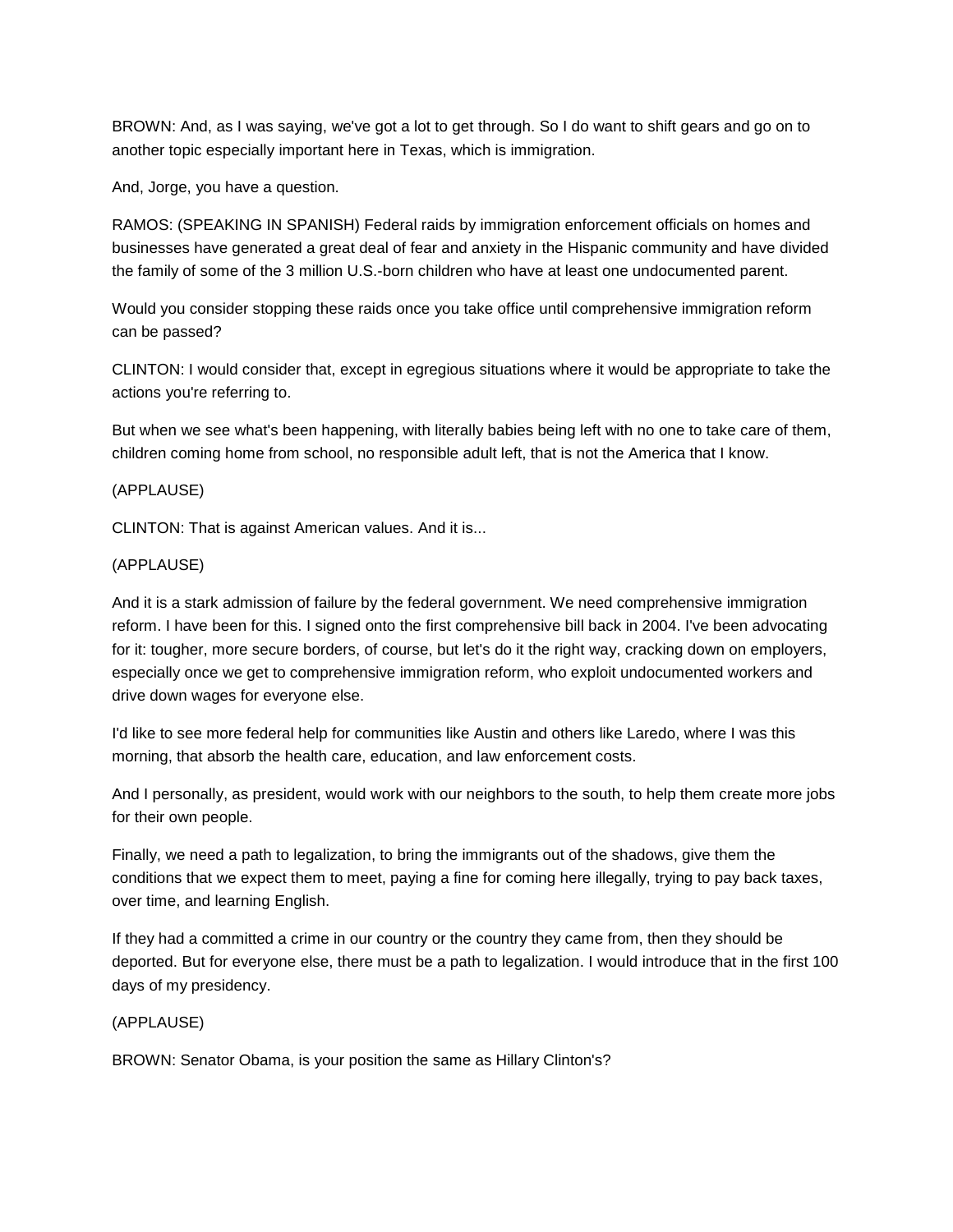OBAMA: There are a couple of things I would add. Comprehensive immigration reform is something that I have worked on extensively.

Two years ago, we were able to get a bill out of the Senate. I was one of the group of senators that helped to move it through, but it died in the House this year. Because it was used as a political football instead of a way of solving a problem, nothing happened.

And so there are a couple of things that I would just add to what Senator Clinton said.

Number one, it is absolutely critical that we tone down the rhetoric when it comes to the immigration debate, because there has been an undertone that has been ugly.

Oftentimes, it has been directed at the Hispanic community. We have seen hate crimes skyrocket in the wake of the immigration debate as it has been conducted in Washington, and that is unacceptable.

We are a nation of laws and we are a nation of immigrants, and we can reconcile those two things. So we need comprehensive reform...

#### (APPLAUSE)

... we need comprehensive reform, and that means stronger border security. It means that we are cracking down on employers that are taking advantage of undocumented workers because they can't complain if they're not paid a minimum wage.

OBAMA: They can't complain if they're not getting overtime. Worker safety laws are not being observed.

We have to crack down on those employers, although we also have to make sure that we do it in a way that doesn't lead to people with Spanish surnames being discriminated against, so there's got to be a safeguard there.

We have to require that undocumented workers, who are provided a pathway to citizenship, not only learn English, pay back taxes and pay a significant fine, but also that they're going to the back of the line, so that they are not getting citizenship before those who have applied legally, which raises two last points.

Number one, it is important that we fix the legal immigration system, because right now we've got a backlog that means years for people to apply legally.

#### (APPLAUSE)

And what's worse is, we keep on increasing the fees, so that if you've got a hard working immigrant family, they've got to hire a lawyer; they've got to pay thousands of dollars in fees. They just can't afford it. And it's discriminatory against people who have good character, we should want in this country, but don't have the money. So we've got to fix that.

OBAMA: So we've got to fix that.

The second thing is, we have to improve our relationship with Mexico and work with the Mexican government so that their economy is producing jobs on that side of the border.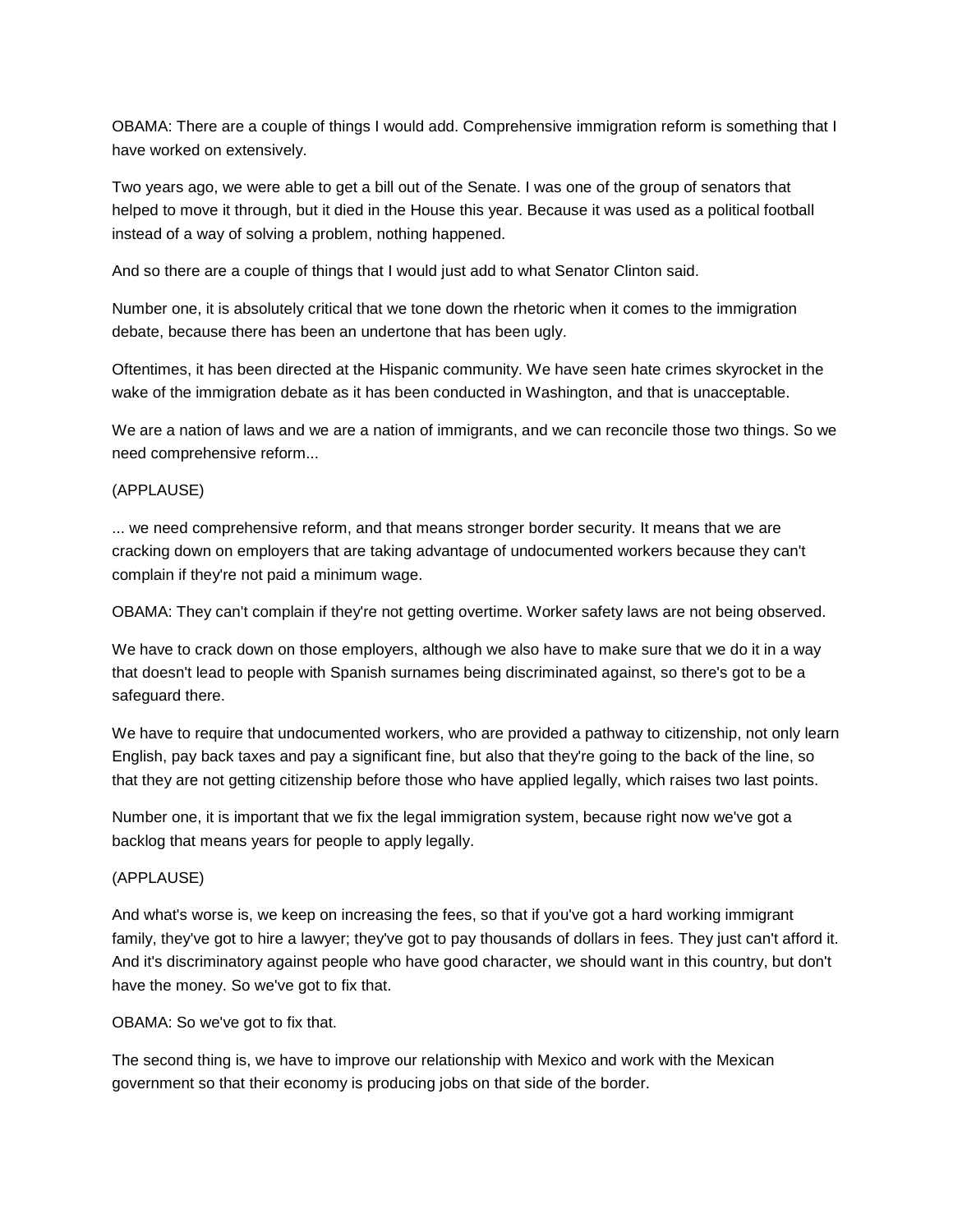And the problem that we have...

(APPLAUSE)

The problem that we have is that we have had an administration that came in promising all sorts of leadership on creating a U.S.- Mexican relationship. And, frankly, President Bush dropped the ball. He has been so obsessed with Iraq that we have not seen the kinds of outreach and cooperative work that would ensure that the Mexican economy is working not just for the very wealthy in Mexico, but for all people. And that's as policy that I'm going to change when I'm president of the United States.

(APPLAUSE)

BROWN: All right, Senator Obama.

We're going to stay with this topic. I want to have John King ask another question.

Go ahead, John.

KING: I want to stay on the issue, but move to a controversial item that was not held up when the immigration debate collapsed in Washington, and that is the border fence.

KING: To many Americans, it is a simple question of sovereignty and security. America should be able to keep people out that it doesn't want in.

But, as you know in this state, especially if you go to the south of here, along the border, and in other border states, to many people it's a much more personal question. It could be a question of their livelihood. It could be a question of cross-border trade. It might be an issue to a rancher of property rights. It might be a simple question of whether someone can take a walk or a short drive to see their family members.

Senator, back in 2006, you voted for the construction of that fence. As you know, progress has been slow.

As president of the United States, would you commit tonight that you would finish the fence and speed up the construction, or do you think it's time for a president of the United States to raise his or her hand and say, "You know what? Wait a minute. Let's think about this again. Do we really want to do this?"

CLINTON: Well, I think both Senator Obama and I voted for that as part of the immigration debate.

CLINTON: And having been along the border for the last week or so -- in fact, last night I was at the University of Texas at Brownsville -- and this is how absurd this has become under the Bush administration. Because, you know, there is a smart way to protect our borders, and there is a dumb way to protect our borders.

## (APPLAUSE)

And what I learned last night when I was there with Congressman Ortiz is that the University of Texas at Brownsville would have part of its campus cut off.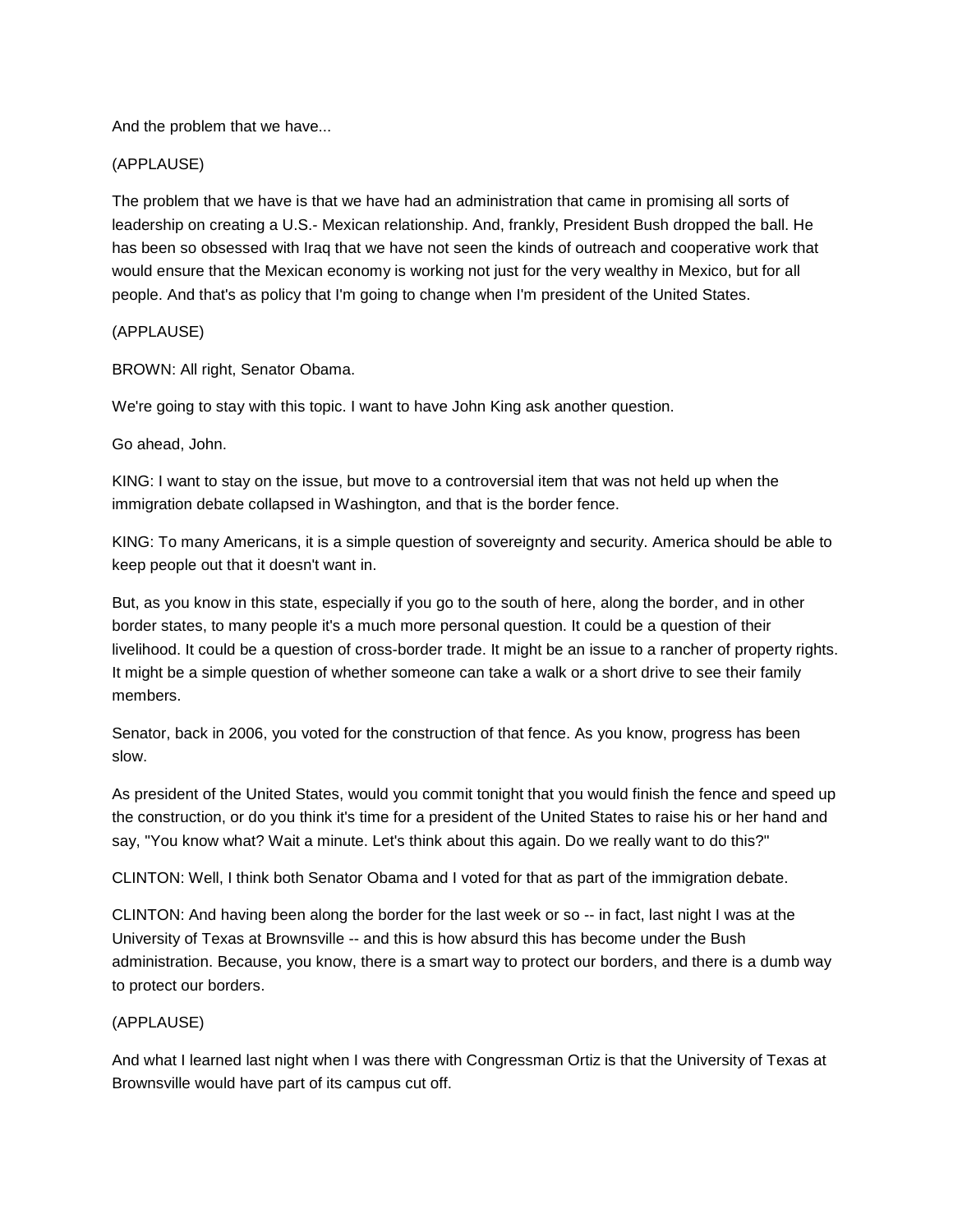This is the kind of absurdity that we're getting from this administration. I know it because I've been fighting with them about the northern border. Their imposition of passports and other kinds of burdens are separating people from families, interfering with business and commerce, the movement of goods and people.

So what I've said is that I would say, wait a minute, we need to review this. There may be places where a physical barrier is appropriate.

I think when both of us voted for this, we were voting for the possibility that where it was appropriate and made sense, it would be considered. But as with so much, the Bush administration has gone off the deep end, and they are unfortunately coming up with a plan that I think is counterproductive.

CLINTON: So I would have a review. I would listen to the people who live along the border, who understand...

## (APPLAUSE)

... what it is we need to be doing to protect our country.

## (APPLAUSE)

BROWN: Let me go on, again -- John?

KING: Does that mean that you think your vote was wrong, or the implementation of it was wrong?

Because, as you know, when they first built the fence in the San Diego area, it only went so far. And what it did was it sopped the people coming straight up the path of where that was built, and they simply moved. And California's problem became Arizona's problem.

# (LAUGHTER)

CLINTON: But, you know, John, there is -- there's a lot we've learned about technology and smart fencing. You know, there is technology that can be used instead of a physical barrier.

CLINTON: It requires us having enough personnel along the border so that people can be supervising a certain limited amount of space and will be able to be responsive in the event of people attempting to cross illegally.

I think that the way that the Bush administration is going about this, filing eminent domain actions against landowners and municipalities, makes no sense.

So what I have said is, yes, there are places when after a careful review, again listening to the people who live along the border, there may be limited places where it would work. But let's deploy more technology and personnel, instead of the physical barrier.

I frankly think that will work better and it will give us an opportunity to secure our borders without interfering with family relations, business relations, recreation and so much else that makes living along the border, you know, wonderful.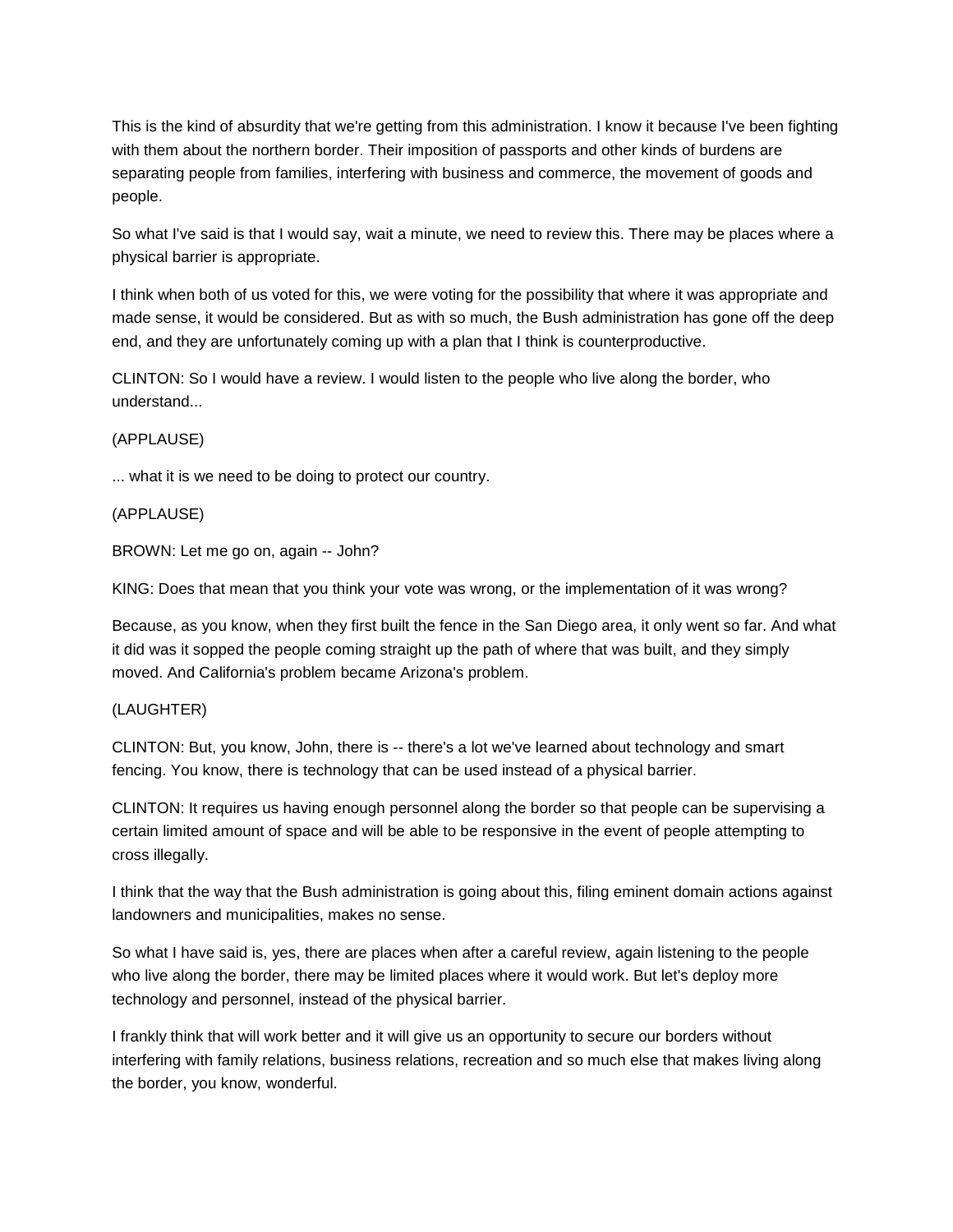## BROWN: All right.

CLINTON: And the people who live there need to have a president who understands it, will listen to them and be responsive.

BROWN: All right, Senator Clinton.

(APPLAUSE)

Senator Obama, go ahead please.

OBAMA: Well, this is an area where Senator Clinton and I almost entirely agree. I think that the key is to consult with local communities, whether it's on the commercial interests or the environmental stakes of creating any kind of barrier.

And the Bush administration is not real good at listening. That's not what they do well.

## (LAUGHTER)

And so I will reverse that policy. As Senator Clinton indicated, there may be areas where it makes sense to have some fencing. But for the most part, having border patrolled, surveillance, deploying effective technology, that's going to be the better approach.

The one thing I do have to say, though, about this issue is, it is very important for us, I think, to deal with this problem in terms of thousands of -- hundreds of thousands of people coming over the borders on a regular basis if we want to also provide opportunity for the 12 million undocumented workers who are here.

OBAMA: Senator Clinton and I have both campaigned in places like Iowa and Ohio and my home state of Illinois, and I think that the American people want fairness, want justice. I think they recognize that the idea that you're going to deport 12 million people is ridiculous, that we're not going to be devoting all our law enforcement resources...

## (APPLAUSE)

... to sending people back.

But what they do also want is some order to the process. And so, we're not going to be able to do these things in isolation. We're not going to be able to deal with the 12 million people who are living in the shadows and give them a way of getting out of the shadows if we don't also deal with the problem of this constant influx of undocumented workers.

And that's why I think comprehensive reform is so important. That's the kind of leadership that I've shown in the past; that's the kind of leadership that I'll show in the future.

One last point I want to make on the immigration issue because we may be moving to different topics: Something that we can do immediately that I think is very important is to pass the Dream Act, which allows children who through no fault of their own are here but have essentially grown up as Americans, allow them the opportunity for higher education.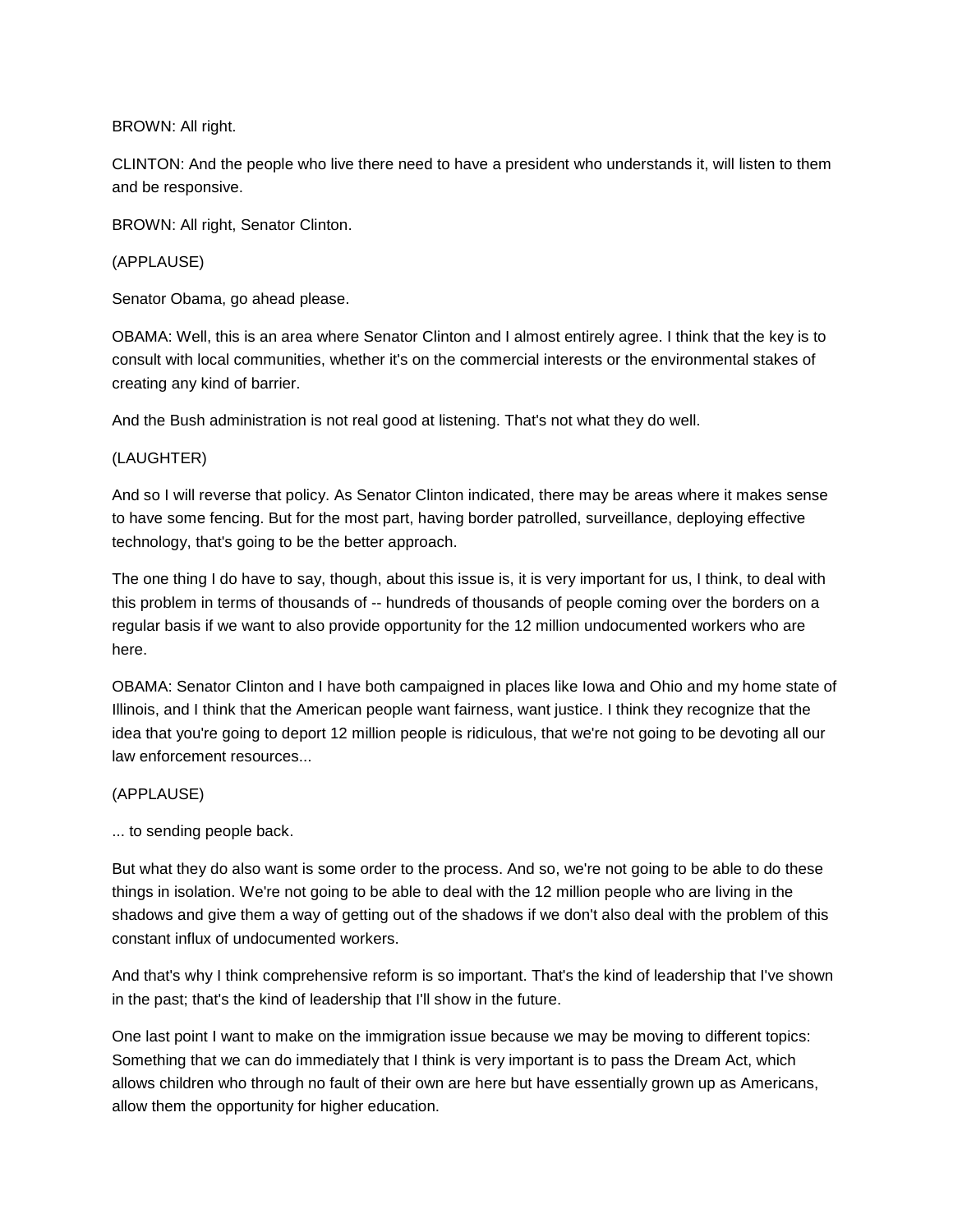OBAMA: I do not want two classes of citizens in this country.

(APPLAUSE)

I want everybody to prosper. That's going to be a top priority.

(APPLAUSE)

BROWN: OK, we've got one last question on immigration.

Jorge, go ahead.

RAMOS: (SPEAKING SPANISH) Right now, there are more than 30 million people in this country who speak Spanish.

## (APPLAUSE)

Many of them are right here. By the year 2050, there will be 120 million Hispanics in the United States. Now, is there any downside, Senator Clinton, to the United States becoming (SPEAKING SPANISH) becoming a bilingual nation? Is there a limit?

CLINTON: Well, I think it's important for as many Americans as possible to do what I have never been able to do, and that is learn another language and try to be bilingual because that connects us to the rest of the world.

I think it is important, though, that English remain our common unifying language because that brings our country together in a way that we have seen generations of immigrants coming to our shores be able to be part of the American experience and pursue the American dream.

You know, I have been adamantly against the efforts by some to make English the official language. That I do not believe is appropriate, and I have voted against it and spoken against it.

CLINTON: I represent New York. We have 170 languages in New York City alone. And I do not think that we should be, in any way, discriminating against people who do not speak English, who use facilities like hospitals or have to go to court to enforce their rights.

But I do think that English does remain an important part of the American experience. So I encourage people to become bilingual. But I also want to see English remain the common, unifying language of our country.

## (APPLAUSE)

RAMOS: Senator Obama, is there any down side to the United States becoming a bilingual nation?

OBAMA: Well, I think it is important that everyone learns English and that we have that process of binding ourselves together as a country. I think that's very important.

I also think that every student should be learning a second language, because...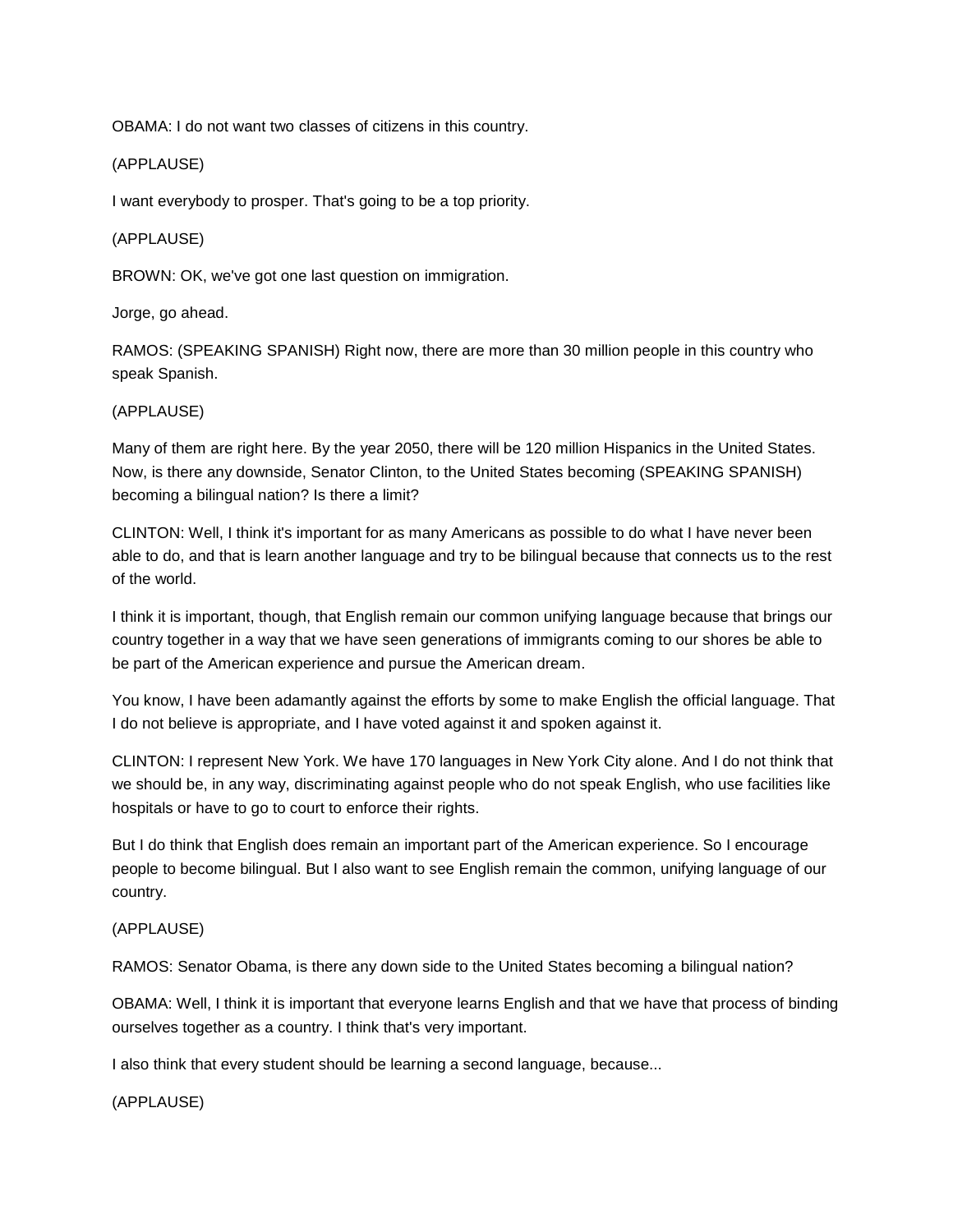... you know, so, when you start getting into a debate about bilingual education, for example, now, I want to make sure that children who are coming out of Spanish-speaking households had the opportunity to learn and are not falling behind.

OBAMA: If bilingual education helps them do that, I want to give them the opportunity.

But I also want to make sure that English-speaking children are getting foreign languages because this world is becoming more interdependent and part of the process of America's continued leadership in the world is going to be our capacity to communicate across boundaries, across borders, and that's something frankly where we've fallen behind.

One of the failures of No Child Left Behind, a law that I think a lot of local and state officials have been troubled by, is that it is so narrowly focused on standardized tests that it has pushed out a lot of important learning that needs to take place.

## (APPLAUSE)

And foreign languages is one of those areas that I think has been neglected. I want to put more resources into it.

#### BROWN: All right.

We're going to take a quick break. We've got to go to a commercial. We'll be back with a lot more. There is also a debate we should mention raging online right now. Go to our Web site, CNNpolitics.com, and join in. The debate here at the University of Texas in Austin continues right after this.

## (COMMERCIAL BREAK)

BROWN: And we are back. We're here in Austin, Texas, the capital city. Welcome back to the Texas Democratic debate at the University of Texas, Austin.

The first question now goes to John King.

KING: Senator, as I'm sitting here, we're about 45 minutes into the discussion tonight, and I'm having what I like to call one of those parallel universe moments.

I've been watching each of you give speeches in arenas not unlike this one individually. And the tone is often quite different than the very polite, substantive discourse we've had tonight.

## (LAUGHTER)

#### (APPLAUSE)

And so, I want to ask you about that. There are times when each of you seems to call into question the other one's credibility or truthfulness.

And, Senator Clinton, I want to talk specifically about some words you've spoken here in the state of Texas over the past couple of days.

You've said, quote, "My opponent gives speeches; I offer solutions."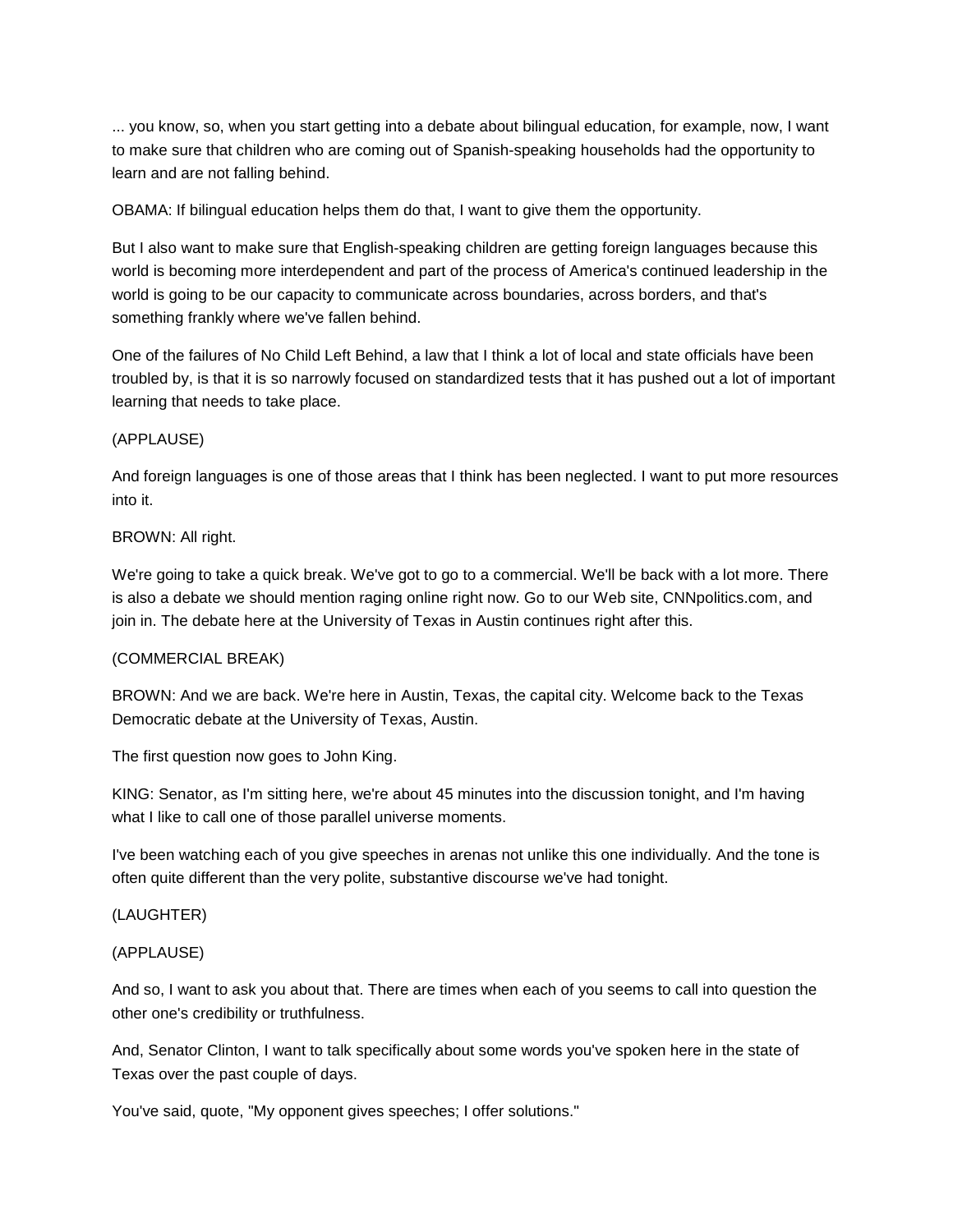You said the choice for Democrats in this campaign is, quote, "talk versus action."

Now, in a campaign that some of us are old enough to remember, maybe not many of the students here, this would be called the "Where's the beef?" question.

But, since we're in Texas, I'd like to borrow a phrase that they often use here and you've used yourself in the context of President Bush. Are you saying that your opponent is all hat and no cattle, and can you say that after the last 45 minutes?

CLINTON: Well, I have said that about President Bush, and I think our next president needs to be a lot less hat and a lot more cattle.

## (APPLAUSE)

You know, I think you can tell from the first 45 minutes, you know, Senator Obama and I have a lot in common. We both care passionately about our country. We are devoted to public service. We care deeply about the future, and we have run a very vigorous and contested primary campaign, which has been by most standards, I think, very positive and extremely civil.

CLINTON: But there are differences between us. And I think, in our efforts to draw those contrasts and comparisons, we obviously try to let voters know how we see the world differently.

And I do offer solutions. That's what I believe in and what I have done. And it's what I offer to voters because it's part of my life, over the last 35 years, working to get kids health care, working to expand legal services for the poor, working to register voters, working to make a difference. Because I think that this country has given me so much.

And there are differences between our records and our accomplishments. I have to confess, I was somewhat amused, the other night, when, on one of the TV shows, one of Senator Obama's supporters couldn't.

So I know that there are comparisons and contrasts to be drawn between us. And it's important that voters get that information. So, yes, I do think that words are important and words matter, but actions speak louder than words. And I offer...

## (APPLAUSE)

BROWN: Senator Obama, go ahead.

BROWN: Senator Obama, do you want to respond?

OBAMA: Well, I think actions do speak louder than words, which is why over the 20 years of my public service I have acted a lot to provide health care to people who didn't have it, to provide tax breaks to families that needed it, to reform a criminal justice system that had resulted in wrongful convictions, to open up our government and to pass the toughest ethics reform legislation since Watergate, to make sure that we create transparency...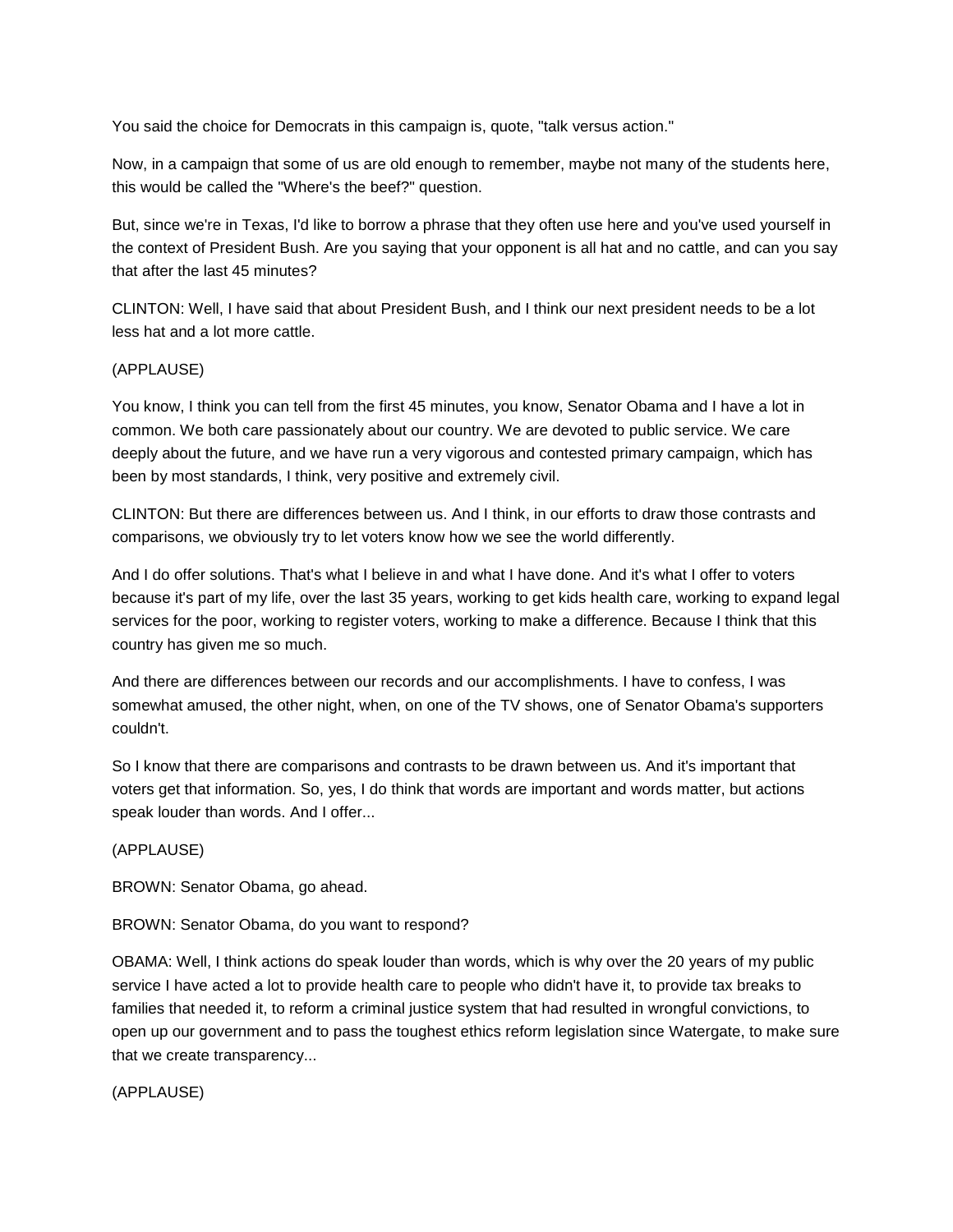... to make sure that we create transparency in our government so that we know where federal spending is going and it's not going to a bunch of boondoggles and earmarks that are wasting taxpayer money that could be spent on things like early childhood education.

You know, I think if you talk to those wounded warriors at Walter Reed who, prior to me getting to the Senate, were having to pay for their meals and have to pay for their phone calls to their family while they're recovering from amputations, I think they've said that I've engaged not just in talk, but in action.

## (APPLAUSE)

OBAMA: Now, I think that Senator Clinton has a fine record and I don't want to denigrate that record. I do think there is a fundamental difference between us in terms of how change comes about. Senator Clinton of late has said: Let's get real. The implication is that the people who've been voting for me or involved in my campaign are somehow delusional.

## (LAUGHTER)

And that, you know, the 20 million people who've been paying attention to 19 debates and the editorial boards all across the country at newspapers who have given me endorsements, including every major newspaper here in the state of Texas.

## (APPLAUSE)

OBAMA: You know, the thinking is that somehow, they're being duped, and eventually they're going to see the reality of things.

Well, I think they perceive reality of what's going on in Washington very clearly. What they see is that if we don't bring the country together, stop the endless bickering, actually focus on solutions and reduce the special interests that have dominated Washington, then we will not get anything done. And the reason that this campaign has done so well...

## (APPLAUSE)

The reason that this campaign has done so well is because people understand that it is not just a matter of putting forward policy positions.

OBAMA: Senator Clinton and I share a lot of policy positions. But if we can't inspire the American people to get involved in their government and if we can't inspire them to go beyond the racial divisions and the religious divisions and the regional divisions that have plagued our politics for so long, then we will continue to see the kind of gridlock and nonperformance in Washington that is resulting in families suffering in very real ways.

I'm running for president to start doing something about that suffering, and so are the people who are behind my campaign.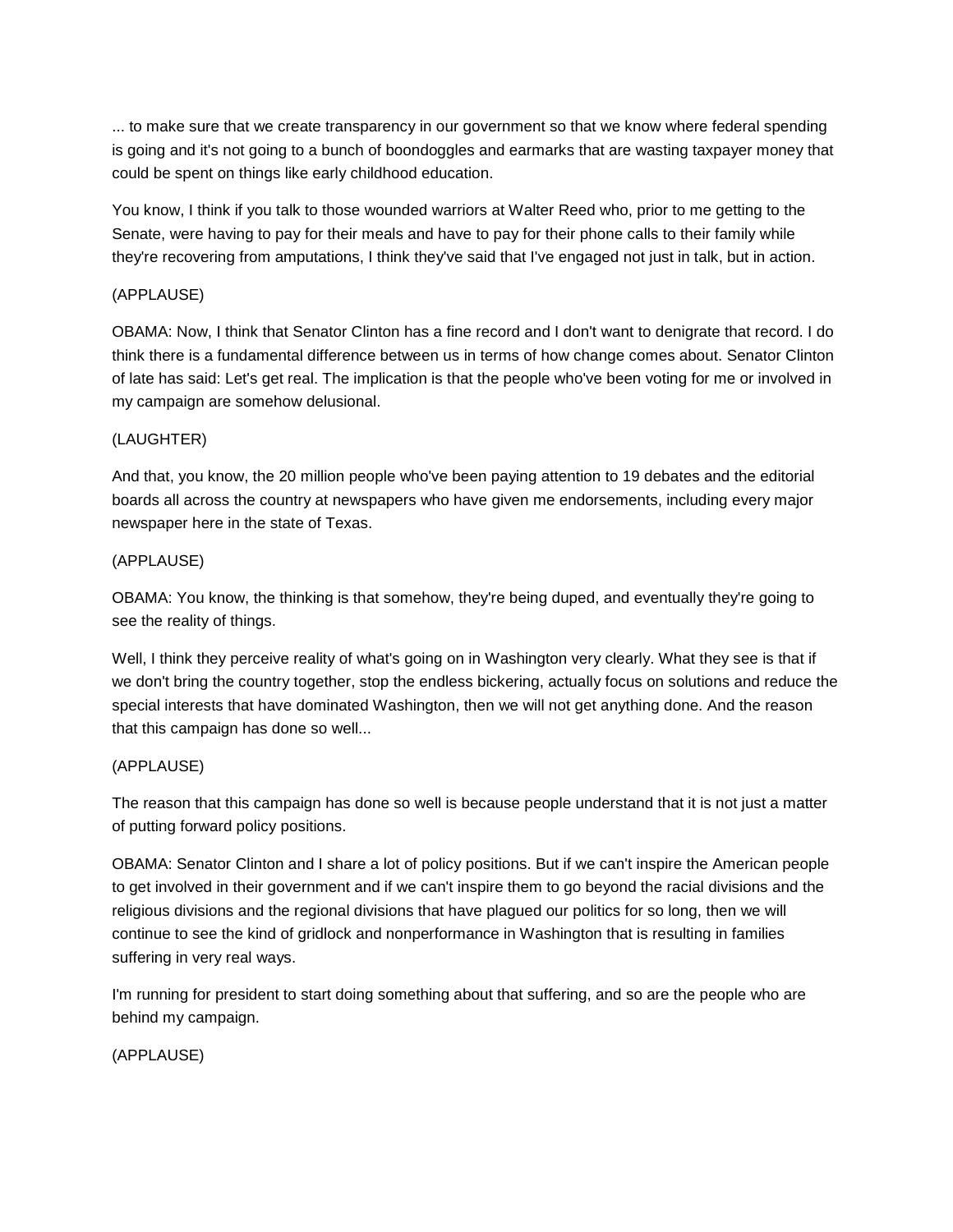BROWN: I think one of the points -- I think one of the points that John King was alluding to in talking about some of Senator Clinton's comments is there has been a lot of attention lately on some of your speeches, that they are very similar to some of the speeches by your friend and supporter Deval Patrick, the governor of Massachusetts, and Senator Clinton's campaign has made a big issue of this. To be blunt, they've accused you of plagiarism.

## OBAMA: Right.

BROWN: How do you respond?

OBAMA: Well, look, the -- first of all, it's not a lot of speeches. There are two lines in speeches that I've been giving over the last couple of weeks.

I've been campaigning now for the last two years. Deval is a national co-chairman of my campaign, and suggested an argument that I share, that words are important. Words matter. And the implication that they don't I think diminishes how important it is to speak to the American people directly about making America as good as its promise. Barbara Jordan understood this as well as anybody.

OBAMA: And the notion that I had plagiarized from somebody who was one of my national co-chairs...

(APPLAUSE)

... who gave me the line and suggested that I use it, I think, is silly, and...

## (APPLAUSE)

... you know, this is where we start getting into silly season, in politics, and I think people start getting discouraged about it...

# (LAUGHTER)

... and they don't want...

## (APPLAUSE)

What they want is, how are we going to create good jobs and good wages?

How are we going to provide health care to the American people?

How are we going to make sure that college is affordable?

So what I've been talking about, in this speeches -- and I've got to admit, some of them are pretty good.

## (APPLAUSE)

What I've been talking about is not just hope and not just inspiration. It's a \$4,000 tuition credit for every student, every year, in exchange for national service...

## (APPLAUSE)

... so that college becomes more affordable.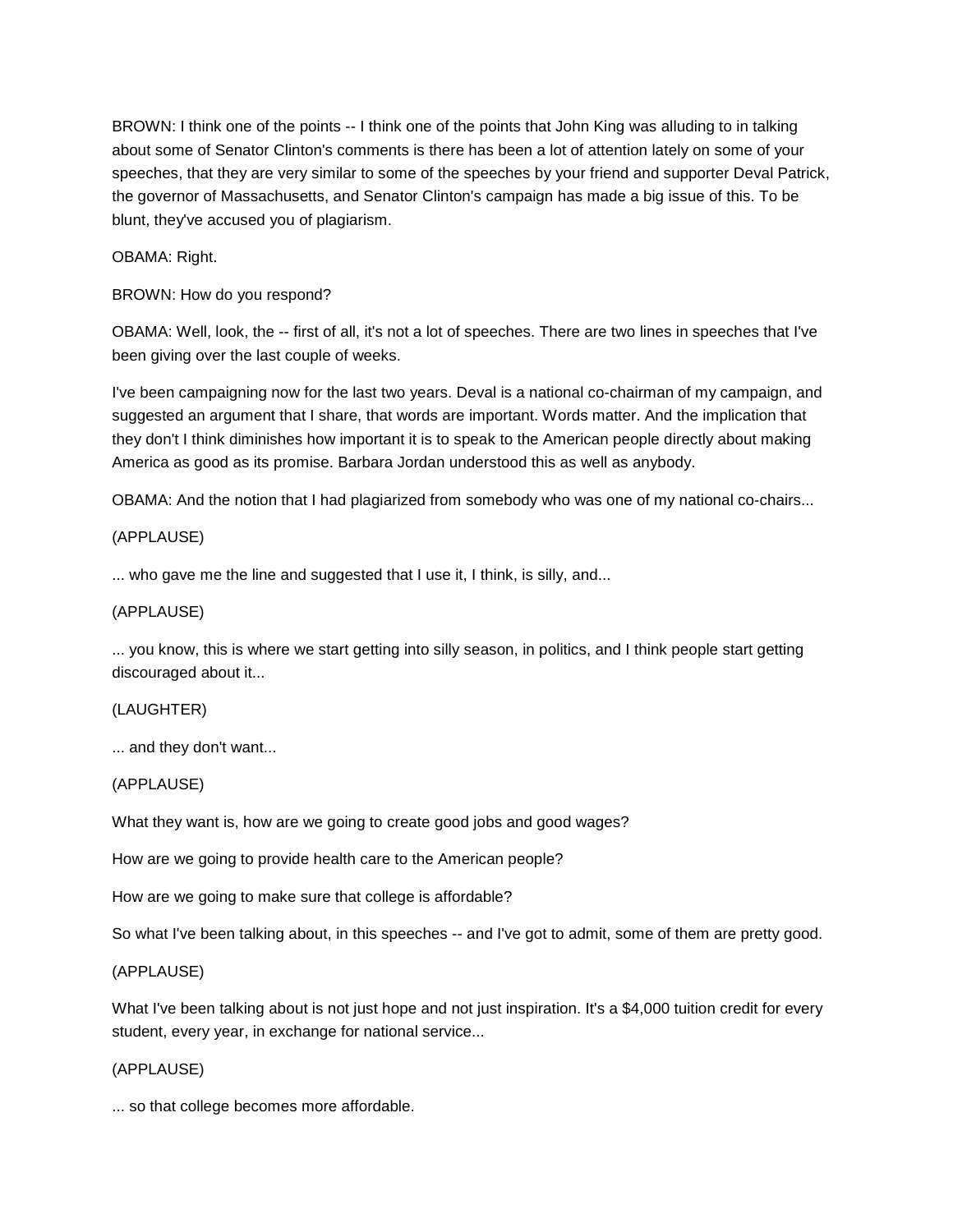OBAMA: I've been talking about making sure that we change our tax code so that working families actually get relief. I have been talking about making sure that we bring an end to this war in Iraq so that we can start bringing our troops home and invest money here in the United States.

## (APPLAUSE)

So just to finish up, these are very specific, concrete, detailed proposals, many of them which I have been working on for years now. Senator Clinton has a fine record. So do I. I'm happy to have a debate on the issues, but what we shouldn't be spending time doing is tearing each other down. We should be spending time lifting the country up.

## (APPLAUSE)

BROWN: Senator Clinton, is it the silly season?

CLINTON: Well, I think that if your candidacy is going to be about words, then they should be your own words. That's, I think, a very simple proposition.

## (APPLAUSE)

And, you know, lifting whole passages from someone else's speeches is not change you can believe in, it's change you can Xerox. And I just don't think...

OBAMA: Come on.

## (CROSSTALK)

CLINTON: No, but, you know, but, Barack, it is.

Because, you know, if you look -- if you look -- if you look at the YouTube of these videos, it does raise questions.

Now, there is no doubt that you are a passionate, eloquent speaker, and I applaud you for that. But when you look at what we face in this country, we do need to unite the country, but we have to unite it for a purpose around very specific goals.

CLINTON: It is not enough to say, "Let's come together." We know we're going to have to work hard to overcome the opposition of those who do not want the changes to get to universal health care.

You know, when I proposed a universal health care plan, as did Senator Edwards, we took a big risk, because we know it's politically controversial to say we're going to cover everyone.

And you chose not to do that. You chose to put forth a health care plan that will leave out at least 15 million people. That's a big difference.

When I said we should put a moratorium on home foreclosures, basically your response was, well, that wouldn't work.

And, you know, in the last week, even President Bush has said we have to do something like that.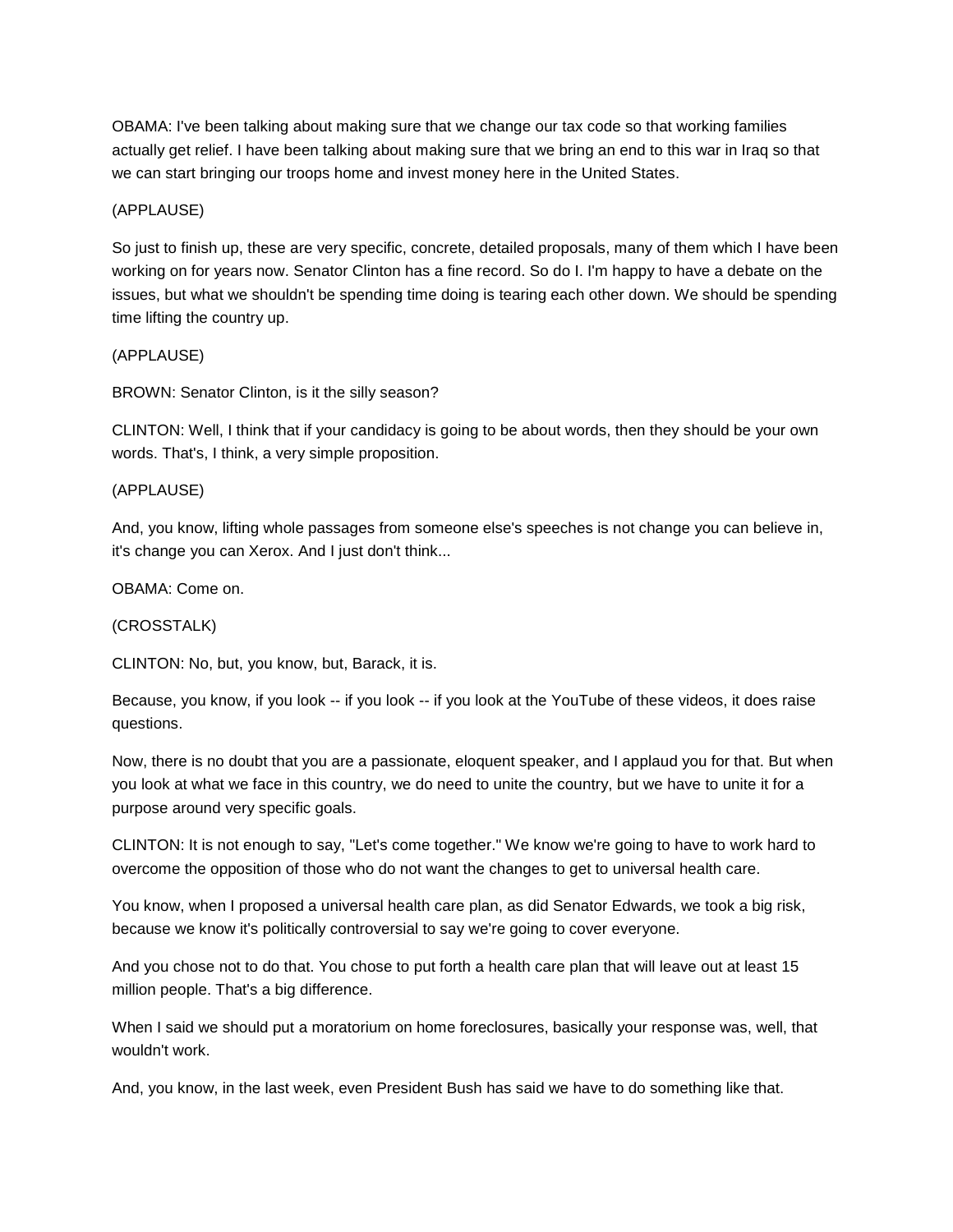I just believe that we've got to look hard at the difficult challenges we face, especially after George Bush leaves the White House.

CLINTON: The world will breathe a sigh of relief once he is gone. We all know that.

## (APPLAUSE)

But then we've got to do the hard work of not just bringing the country together, but overcoming a lot of the entrenched opposition to the very ideas that both of us believe in, and for some of us have been fighting for, for a very long time. You know, when I took on...

## (APPLAUSE)

When I took on universal health care back in '93 and '94, it was against a firestorm of special interest opposition. I was more than happy to do that, because I believe passionately in getting quality affordable health care to every American.

I don't want to leave anybody out. I see the results of leaving people out. I am tired of health insurance companies deciding who will live or die in America.

## (APPLAUSE)

BROWN: All right, Senator Clinton, thank you.

Senator Obama, please respond.

## (APPLAUSE)

OBAMA: Well, I think that Senator Clinton mentioned two specific issue areas where we've got some differences. I'm happy to debate those, which is what I think should be the focus of this campaign. We both want universal health care.

When I released my plan a few months later, we were in a debate and Senator Clinton said we all want universal health care. Of course, I was down 20 points in the polls at the time, and so my plan was pretty good. It's not as good now, but my plan hasn't changed. The politics have changed a little bit.

We both -- 95 percent of our plans are similar. We both want to set up a system in which any person is going to be able to get coverage that is as good as we have as members of Congress. And we are going to subsidize those who can't afford it.

OBAMA: We're going to make sure that we reduce costs by emphasizing prevention. And I want to make sure that we're applying technology to improve quality, cut bureaucracy.

Now, I also want to make sure that we're reducing costs for those who already have health insurance. So we put in place a catastrophic reinsurance plan that would reduce costs by \$2,500 per family per year.

So we've got a lot of similarities in our plan. We've got a philosophical difference, which we've debated repeatedly, and that is that Senator Clinton believes the only way to achieve universal health care is to force everybody to purchase it.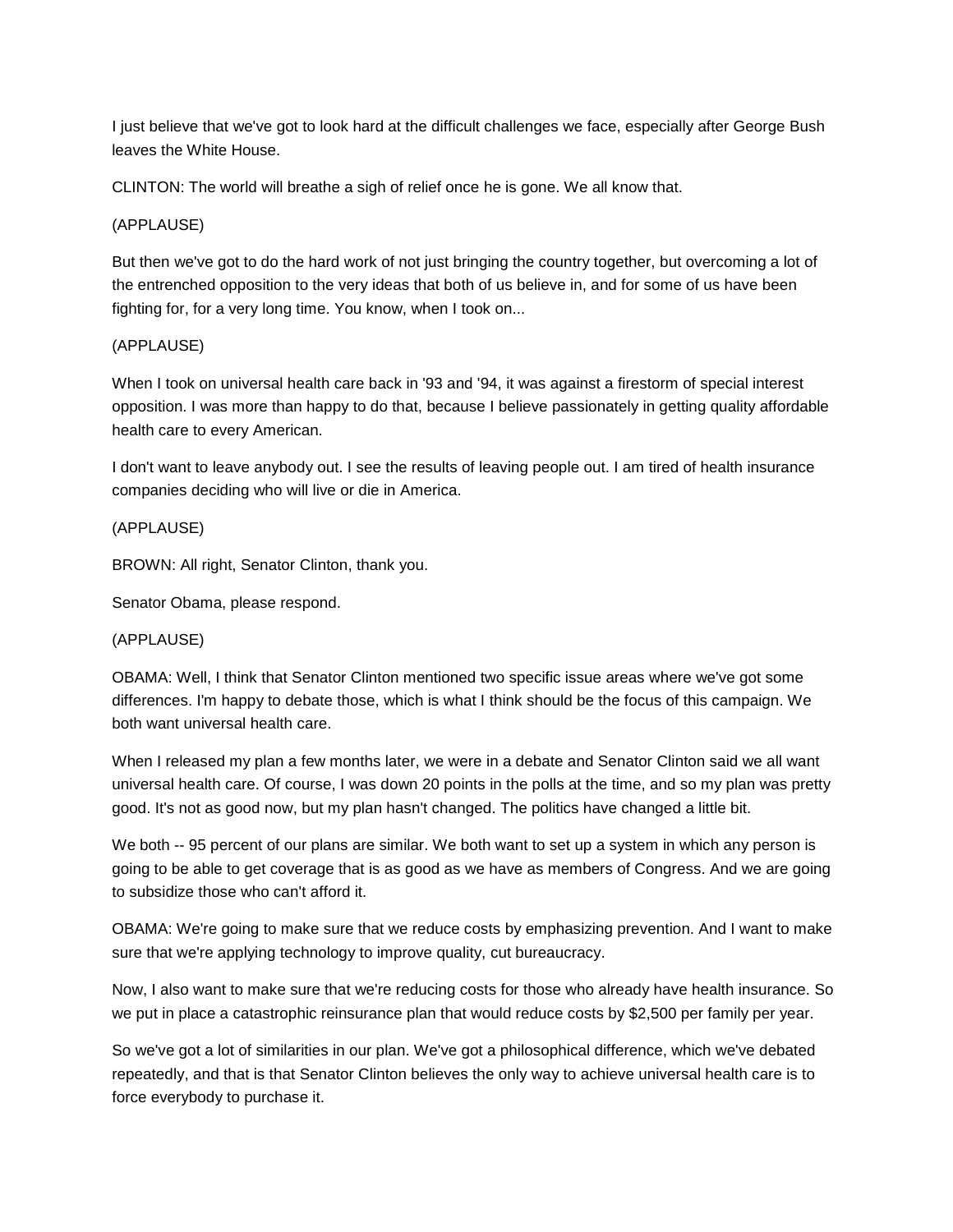And my belief is, the reason that people don't have it is not because they don't want it but because they can't afford it.

And so I emphasize reducing costs.

#### (APPLAUSE)

And as has been noted by many observers, including Bill Clinton's former secretary of labor, my plan does more than anybody to reduce costs, and there is nobody out there who wants health insurance who can't have it.

OBAMA: Now, there are legitimate arguments for why Senator Clinton and others have called for a mandate, and I'm happy to have that debate.

But the notion that I am leaving 15 million people out somehow implies that we are different in our goals of providing coverage to all Americans, and that is simply not true. We think that there's going to be a different way of getting there.

One last point I want to make on the health care front. I admire the fact that Senator Clinton tried to bring about health care reform back in 1993. She deserves credit for that.

## (APPLAUSE)

But I said before, I think she did it in the wrong way, because it wasn't just the fact that the insurance companies, the drug companies were battling here, and no doubt they were. It was also that Senator Clinton and the administration went behind closed doors, excluded the participation even of Democratic members of Congress who had slightly different ideas than the ones that Senator Clinton had put forward.

And, as a consequence, it was much more difficult to get Congress to cooperate.

OBAMA: And I've said that I'm going to do things differently. I think we have to open up the process. Everybody has to have a seat at the table. And most importantly, the American people have to be involved and educated about how this change is going to be brought about.

The point is this, you know, we can have great plans, but if we don't change how the politics is working in Washington, then neither of our plans are going to happen, and we're going to be four years from now debating once again how we're going to bring universal health care to this country.

#### (APPLAUSE)

BROWN: All right, we've got some time constraints here, so we've got to take another real quick break. Stay with us. We've got a lot more ahead.

You can compare the candidates on the issues any time; just go to our Web site, Cnnpolitics.com. A lot more ahead here at the University of Texas. We'll be right back.

(COMMERCIAL BREAK)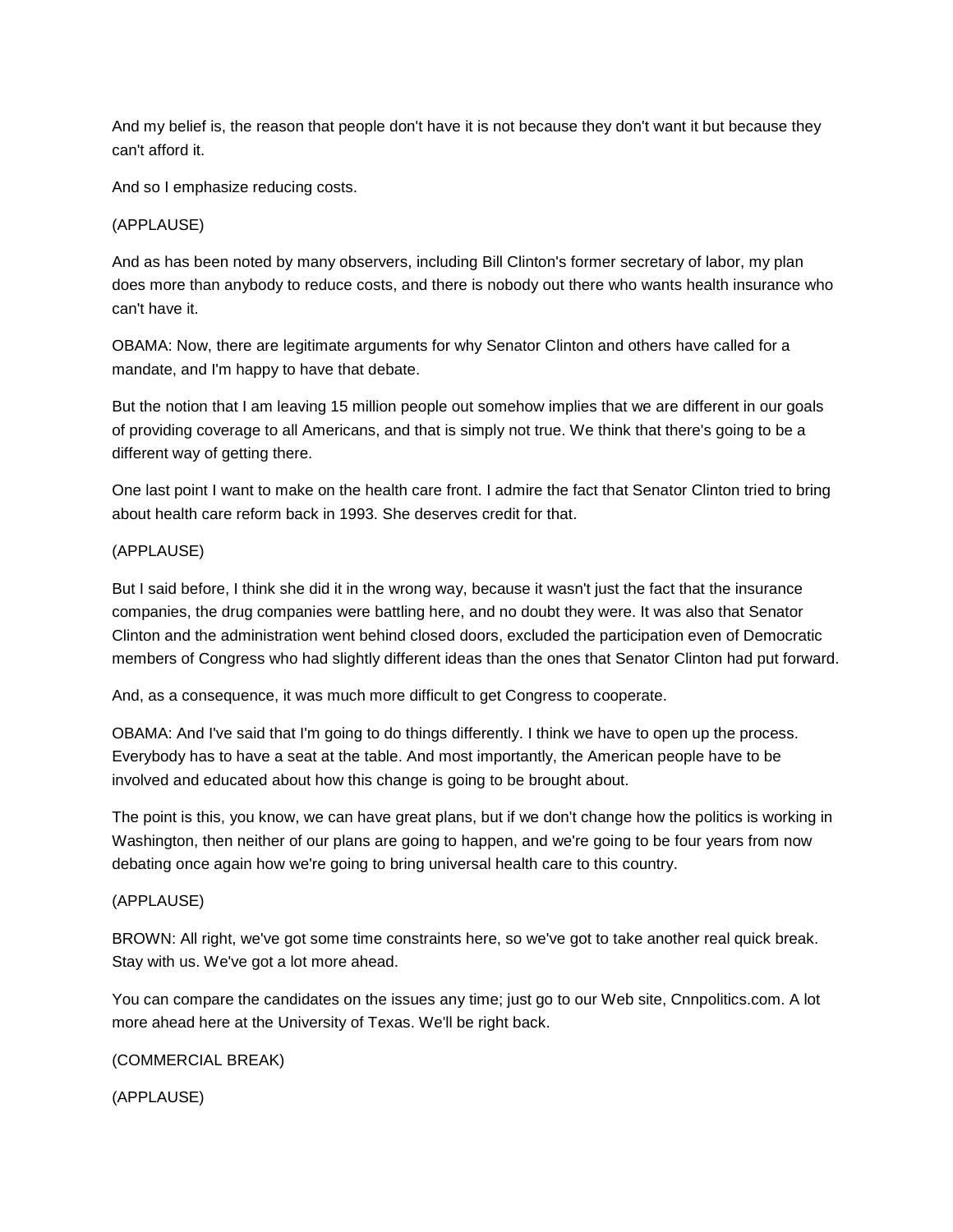BROWN: An enthusiastic crowd here at the University of Texas.

Welcome back to the Texas Democratic debate. Let's get right to it. Jorge Ramos with the next question.

RAMOS: Senator Clinton, yesterday you said, and I'm quoting, "One of us is ready to be commander in chief."

Are you saying that Senator Obama is not ready and not qualified to be commander in chief?

CLINTON: Well, I believe that I am ready and I am prepared. And I will leave that to the voters to decide.

But I want to get back to health care, because I didn't get a chance to respond after Senator Obama finished. No, let me finish, Jorge...

RAMOS: But I would like to come back...

CLINTON: This is a significant difference. You know, Senator Obama has said it's a philosophical difference. I think it's a substantive difference.

He has a mandate for parents to be sure to ensure their children. I agree with that. I just know that if we don't go and require everyone to have health insurance, the health insurance industry will still game the system. Everyone of us with insurance will pay the hidden tax of approximately \$900 a year to make up for the lack of insurance.

## (APPLAUSE)

And you know, in one of our earlier debates, John Edwards made a great point. It would be as though Social Security were voluntary. Medicare, one of the great accomplishments of President Johnson, was voluntary.

## (APPLAUSE)

I do not believe that is going to work. So it's not just a philosophical difference.

CLINTON: You look at what will work and what will not work. If you do not have a plan that starts out attempting to achieve universal health care, you will be nibbled to death, and we will be back here with more and more people uninsured and rising costs.

## (APPLAUSE)

BROWN: All right. We appreciate that you want to make a point, Senator Obama. We have limited time, so I would like Jorge to move on to another subject or we're going to be out of time.

# (CROSSTALK)

OBAMA: Well, I understand. But I think that Senator Clinton made a...

# (LAUGHTER)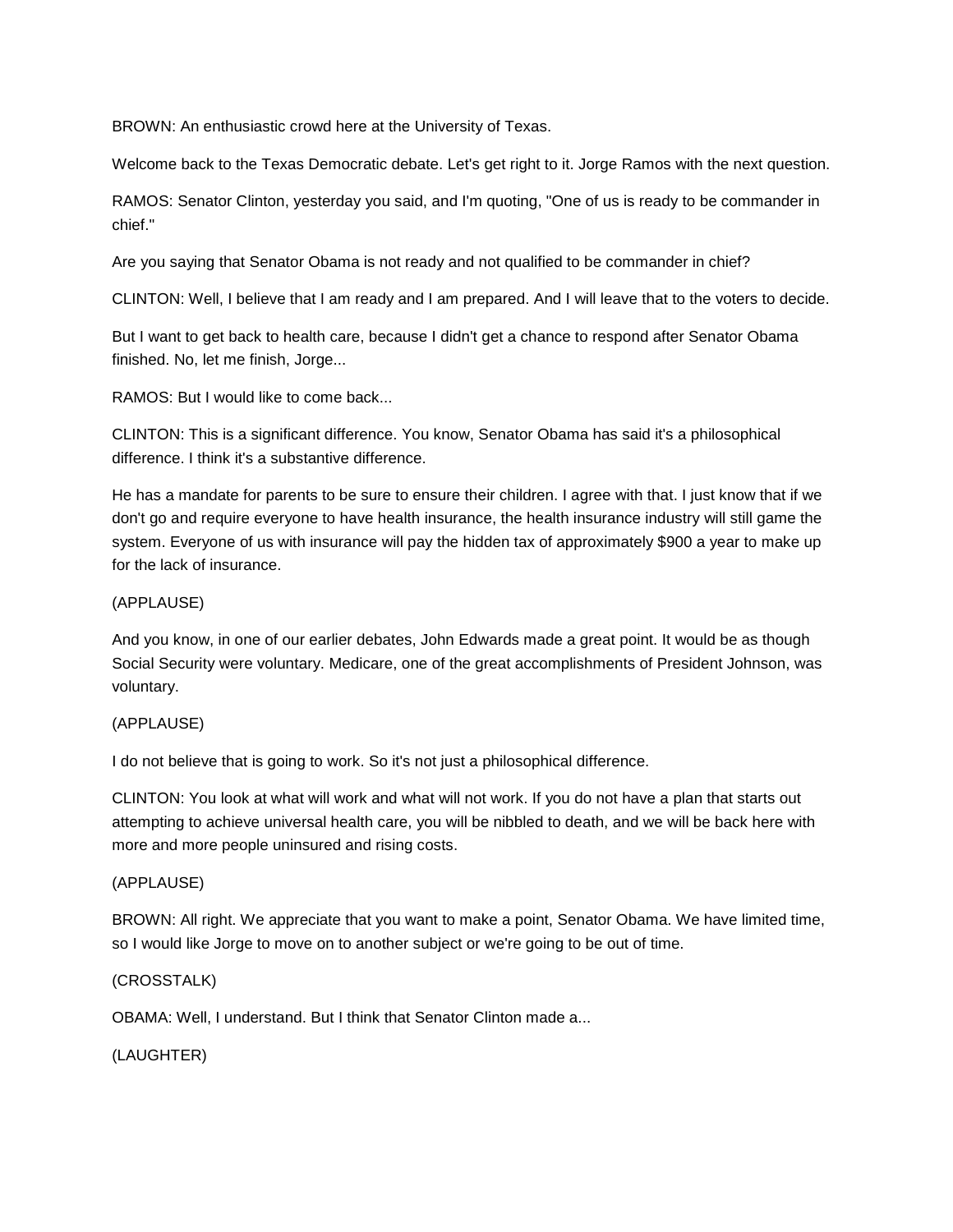You know, she's making a point, and I think I should have the opportunity to respond very briefly. And I'll try to make...

BROWN: Very briefly, absolutely.

OBAMA: Number one, understand that when Senator Clinton says a mandate, it's not a mandate on government to provide health insurance, it's a mandate on individuals to purchase it. And Senator Clinton is right; we have to find out what works.

OBAMA: Now, Massachusetts has a mandate right now. They have exempted 20 percent of the uninsured because they have concluded that that 20 percent can't afford it.

In some cases, there are people who are paying fines and still can't afford it, so now they're worse off than they were. They don't have health insurance and they're paying a fine.

#### (APPLAUSE)

In order for you to force people to get health insurance, you've got to have a very harsh penalty, and Senator Clinton has said that we won't go after their wages. Now, this is a substantive difference. But understand that both of us seek to get universal health care. I have a substantive difference with Senator Clinton on how to get there.

## BROWN: All right, Senator Clinton?

CLINTON: Wait a minute, no, this is too important. This is the number one issue that people talk to me about. You know, when a mother grabs my arm and says, "I can't get the operation my son needs because I don't have health insurance," it is personal for me.

CLINTON: And I just fundamentally disagree.

You know, Senator Obama's plan has a mandate on parents and a fine if parents do not...

OBAMA: That's right.

CLINTON: ... insure their children.

OBAMA: That's right.

CLINTON: Because he recognizes that unless we have some kind of restriction, we will not get there.

OBAMA: There's a reason.

CLINTON: He's also said that if people show up at a hospital sick, without health insurance, well, maybe at that point you can fine them.

We would not have a social compact with Social Security and Medicare if everyone did not have to participate. I want a universal health care plan.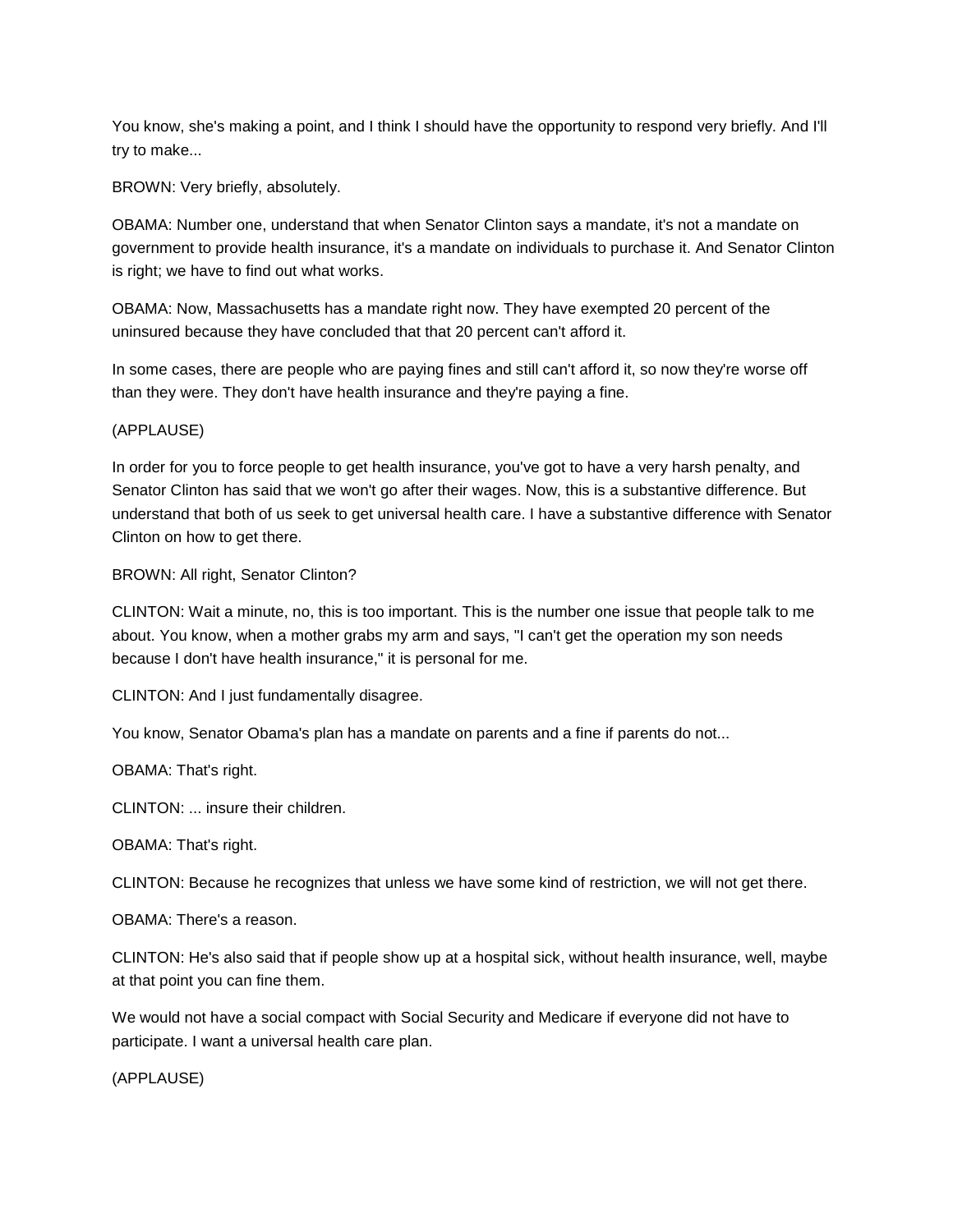OBAMA: Now, that's -- that mother -- that mother who is desperate to get health care for her child, will be able to get that health care under my plan. Point number one.

Point number two, the reason a mandate for children can be effective is we've got an ability to make affordable health care available to that child, right now.

OBAMA: There are no excuses. If a parent is not providing health care for that child, it's because the parent's not being responsible, under my plan. And those children don't have a choice. But I think that adults are going to be able to see that they can afford it, under my plan; they will get it, under my plan.

And it is true that, if it turns out that some are gaming the system, then we can impose, potentially, some penalties on them for gaming the system.

But the notion that, somehow, I am interested in leaving out 15 million people, without health insurance, is simply not true.

BROWN: All right. Jorge...

CLINTON: We disagree on that.

BROWN: OK. Jorge -- let's let Jorge re-ask his question, because I don't think anyone remembers that one.

## (LAUGHTER)

RAMOS: Let me try again, and not in Spanish, OK?

#### (LAUGHTER)

Here we go again. Because we also believe the war in Iraq is very important.

And here's the question. Are you suggesting that Senator Obama is not ready; he doesn't have the experience to be commander in chief? That's a question of: What did you mean by that phrase?

CLINTON: What I mean is that, you know, for more than 15 years, I've been honored to represent our country in more than 80 countries to negotiate on matters such as opening borders for refugees during the war in Kosovo, to stand up for women's rights as human rights around the world. I've served on the Senate...

#### (APPLAUSE)

I've served on the Senate Armed Services Committee, and I have worked as one of the leaders in the Congress on behalf of Homeland Security in the very difficult challenges we face.

You know, just this week, it's a good example. We had elections in Pakistan, we had change in government in Cuba -- or at least the leadership. We've had the elections that, you know, should have happened that haven't happened and just changed the leader the way they do in Cuba. We've had Kosovo declaring independence, and we have had our embassy set on fire in Serbia.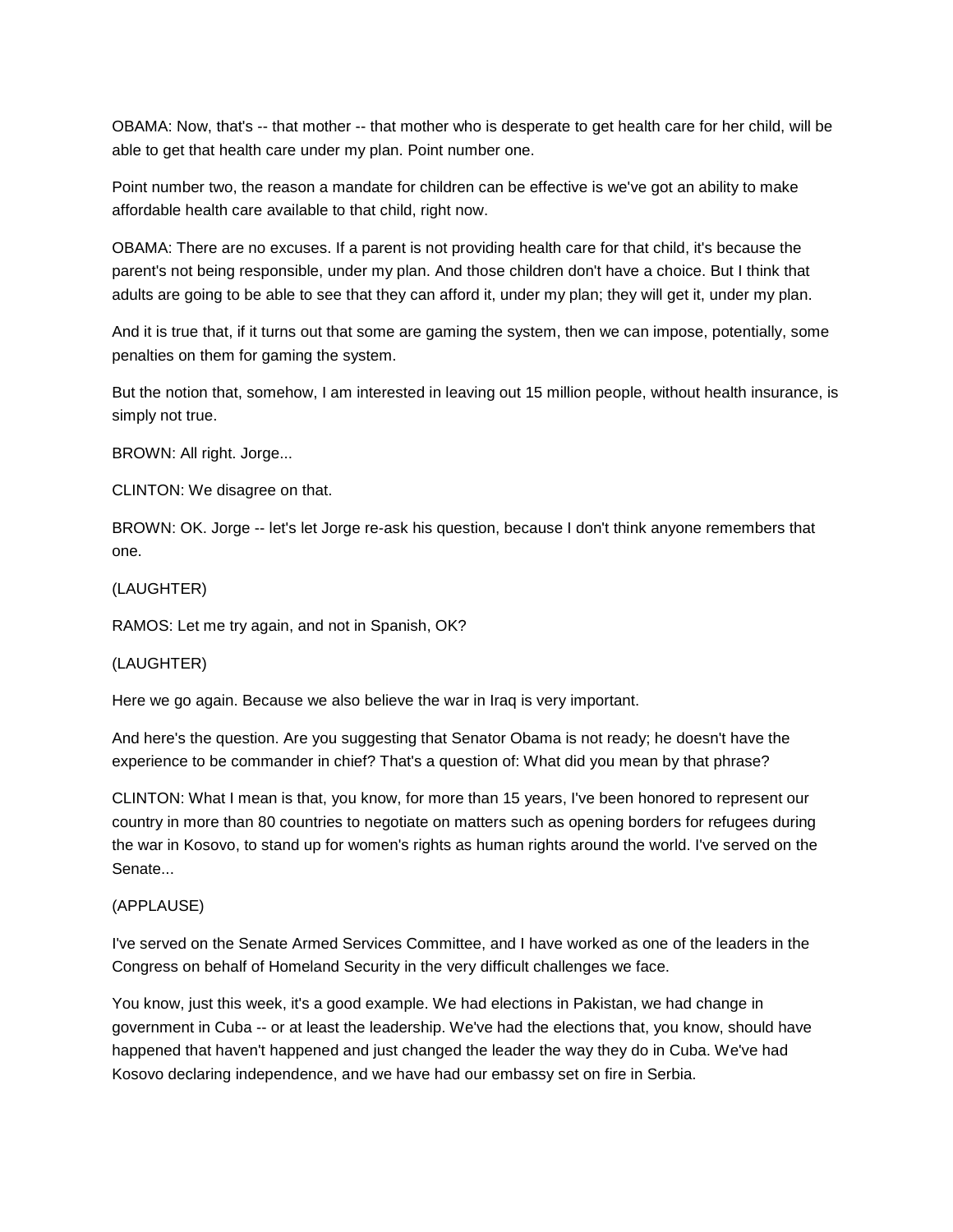So we have serious problems that pose a real question about presidential leadership, and also some great opportunities. You know, we now have opportunities perhaps with Cuba, I hope with President Musharraf, for him to do the right thing.

CLINTON: I supported the independence of Kosovo because I think it is imperative that in the heart of Europe we continue to promote independence and democracy. And I would be moving very aggressively to hold the Serbian government responsible with their security forces to protect our embassy. Under international law, they should be doing that.

So when you think about everything that is going to happen, what we can predict and what we cannot predict, I believe that I am prepared and ready on day one to be commander in chief, to be the president, to turn our economy around, and to begin making a lot of these very difficult decisions that we will inherit from George Bush. And that is what I am putting forth to the voters.

## (APPLAUSE)

## BROWN: Senator Obama?

OBAMA: I wouldn't be running if I didn't think I was prepared to be commander-in-chief.

## (APPLAUSE)

My number one job as president will be to keep the American people safe. I will do whatever is required to accomplish that. I will not hesitate to act against those that would do America harm.

Now, that involves maintaining the strongest military on earth, which means that we are training our troops properly and equipping them properly, and putting them on proper rotations. And there are an awful lot of families here in Texas who have been burdened under two and three and four tours because of the poor planning of the current commander-in-chief, and that will end when I am president.

## (APPLAUSE)

OBAMA: But it also means using our military wisely. And on what I believe was the single most important foreign policy decision of this generation, whether or not to go to war in Iraq, I believe I showed the judgment of a commander in chief. And I think that Senator Clinton was wrong in her judgments on that.

## (APPLAUSE)

Now, that has consequences -- that has significant consequences, because it has diverted attention from Afghanistan where al Qaeda, that killed 3,000 Americans, are stronger now than at any time since 2001.

You know, I've heard from an Army captain who was the head of a rifle platoon -- supposed to have 39 men in a rifle platoon. Ended up being sent to Afghanistan with 24 because 15 of those soldiers had been sent to Iraq.

OBAMA: And as a consequence, they didn't have enough ammunition, they didn't have enough humvees. They were actually capturing Taliban weapons, because it was easier to get Taliban weapons than it was for them to get properly equipped by our current commander in chief.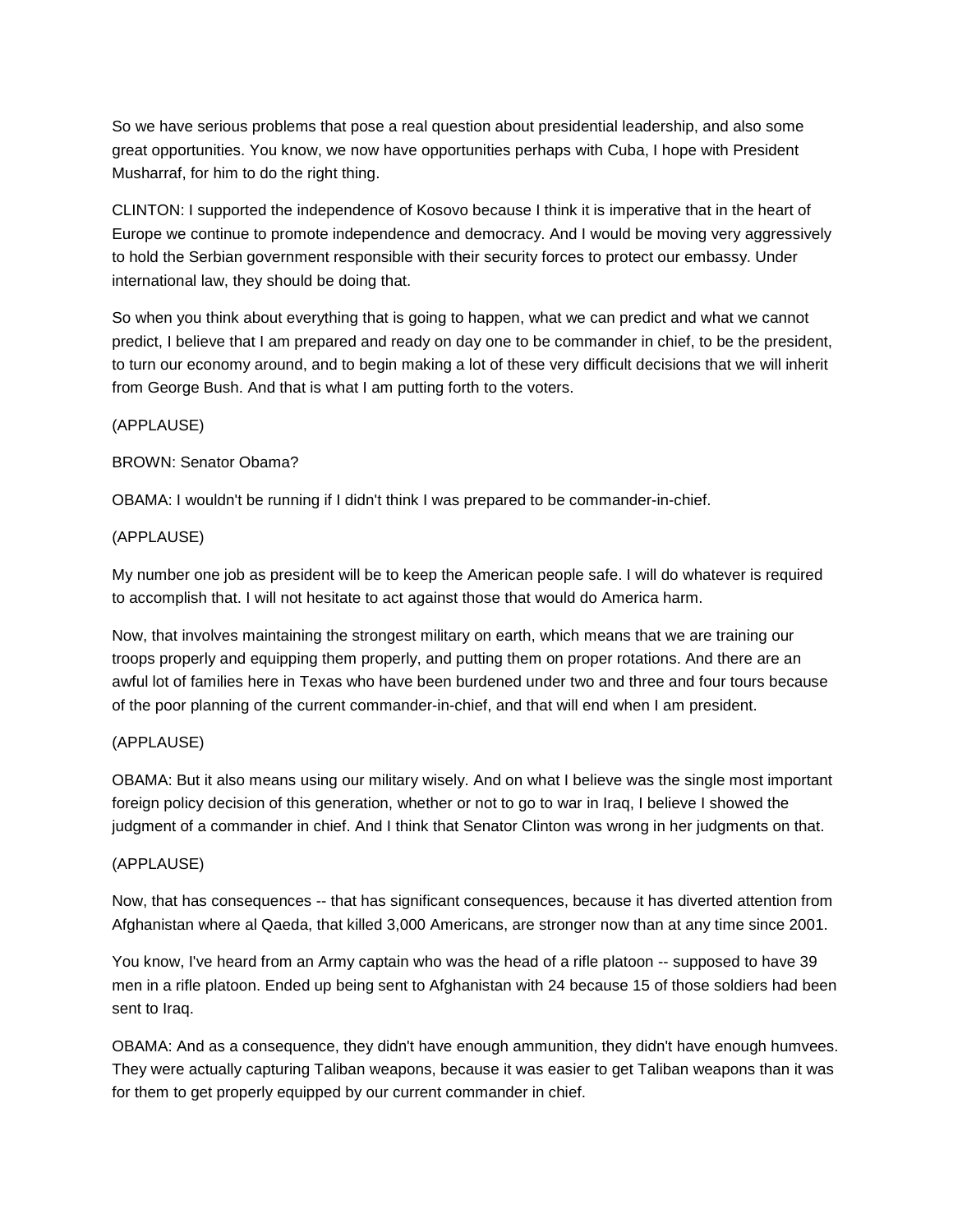Now, that's a consequence of bad judgment. And you know, the question is, on the critical issues that we face right now, who's going to show the judgment to lead? And I think that on every critical issue that we've seen in foreign policy over the last several years -- going into Iraq originally, I didn't just oppose it for the sake of opposing it.

I said this is going to distract us from Afghanistan; this is going to fan the flames of anti-American sentiment; it's going to cost us billions of dollars and thousands of lives and overstretch our military. And I was right.

On the question of Pakistan, which Senator Clinton just raised -- we just had an election there. But I've said very clearly that we have put all our eggs in the Musharraf basket. That was a mistake. We should be going after al Qaeda and making sure that Pakistan is serious about hunting down terrorists, as well as expanding democracy. And I was right about that.

On the issues that have come up that a commander in chief is going to have to make decisions on, I have shown the judgment to lead. That is the leadership that I want to show when I'm president of the United States.

OBAMA: On the issues that have come up, that a commander in chief is going to have to make decisions on, I have shown the judgment to lead. That is the leadership that I want to show when I'm president of the United States.

## (APPLAUSE)

BROWN: All right. We're going to stay with this and stay on Iraq.

# John King?

KING: I want to continue in this vein, and hone in on the very point you just made. Because one of you, unless this remarkable campaign here takes another wacky, unpredictable turn, is going to be running against a decorated war hero, who is going to say that you don't have the experience to be commander in chief.

And you have both said, it's not about that type of experience; it's about judgment.

You both had to make a judgment, a short time ago, in your job in the United States Senate, about whether to support the surge. And as that was going on, Senator Clinton, you had the commanding general in Iraq before you. And you said, "I think that the reports provide to us really require the willing suspension of disbelief" -- your words to General Petraeus.

KING: I want you to look at Iraq now and listen to those who say the security situation is better. Ideal, no, but better -- some say significantly, in recent days, even some steps toward a political reconciliation.

Is Iraq today better off than it was six months or a year ago because of the surge?

CLINTON: Well, John, I think you forget a very important premise of the surge. The rationale of the surge was to create the space and time for the Iraqi government to make the decisions that only it can make.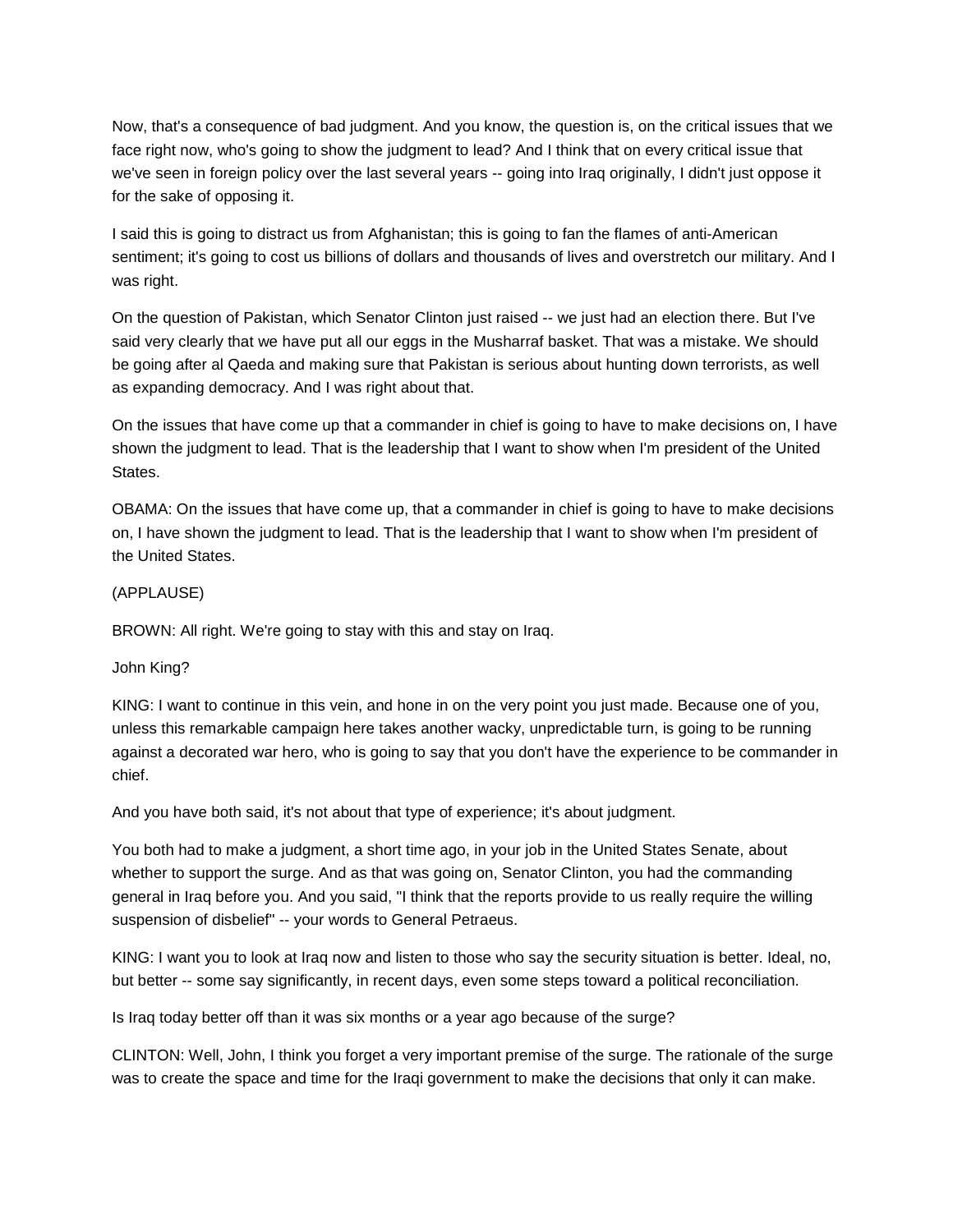Now, there is no doubt, given the skill and the commitment of our young men and women in uniform that putting more of them in will give us a tactical advantage and will provide security in some places, and that has occurred.

CLINTON: But the fact is that the purpose of it has not been fulfilled. The Iraqi government has slowly inched toward making a few of the decisions in a less than complete way, but it hasn't taken advantage of the sacrifice and the losses of life and billions of dollars that have occurred since the surge began.

That is why I have said, upon taking office I would ask the secretary of defense and the Joint Chiefs of Staff and my security advisers to give me a plan so that I could begin withdrawing our troops within 60 days.

And I would begin that with...

## (APPLAUSE)

... with a very clear message to the Iraqis that they no longer had a blank check, as they had been given by President Bush, that as we withdraw our troops, probably one to two brigades a month, they would have to step up and make these decisions.

CLINTON: I believe that is in the best interest of our military, which has been stretched thin.

Last night in Brownsville, you know, a woman grabbed my hand and said, "Please, my husband's there for the third time. Bring him home."

And I told her privately what I have said publicly many times -- I will bring him home because I do not think it is in the interest of America or of the Iraqis that we continue to be there. It is up to the Iraqis to decide the kind of future they will have.

## (APPLAUSE)

BROWN: Senator Obama, in the same vein, you were also opposed to the surge from the beginning. Were you wrong?

OBAMA: Well, I think it is indisputable that we've seen violence reduced in Iraq. And that's a credit to our brave men and women in uniform.

In fact, you know, the 1st Cavalry, out of Fort Hood, played an enormous role in pushing back al Qaeda out of Baghdad.

## (APPLAUSE)

OBAMA: And, you know, we honor their service.

But this is a tactical victory imposed upon a huge strategic blunder.

## (LAUGHTER)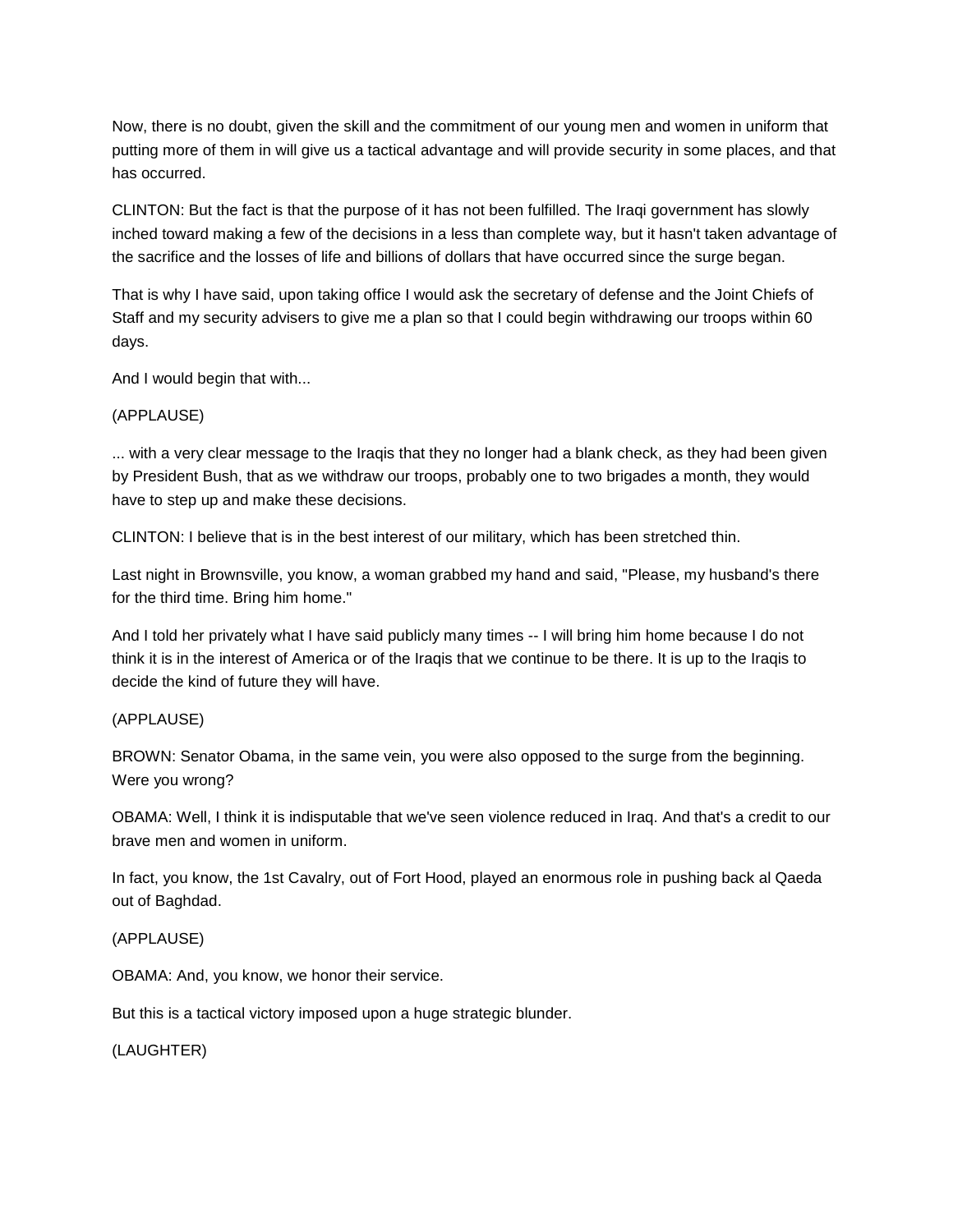And I think that, when we're having a debate with John McCain, it is going to be much easier for the candidate who was opposed to the concept of invading Iraq in the first place to have a debate about the wisdom of that decision...

## (APPLAUSE)

... than having to argue about the tactics subsequent to the decision.

## (LAUGHTER)

Because, ultimately, that's what's at stake. Understand, not only have we been diverted from Afghanistan. We've been diverted from focusing on Latin America.

We contribute -- our entire foreign aid to Latin America is \$2.7 billion, approximately what we spend in Iraq in a week.

OBAMA: And it is any surprise, then, that you've seen people like Hugo Chavez and countries like China move into the void, because we've been neglectful of that.

Iran is the single biggest strategic beneficiary of us having invaded Iraq, and that is something that I think John McCain has to come to terms with.

So that is a debate that I'm happy to have.

One last point I want to make on this, and that is, the incredible burden that has been placed on the American people, starting with military families, and the fact that we still are not doing right by our veterans, that we still don't honor their service, that there are still homeless veterans, that we still don't screen properly for post-traumatic stress disorder and make sure that they're getting mental services that they need, that we are still...

# (APPLAUSE)

... having veterans in south Texas have to drive 250 miles to access a veterans hospital.

OBAMA: That's unacceptable. But we talked about the economy earlier, the fact that we're spending \$12 billion every month in Iraq means that we can't engage in the kind of infrastructure improvements that are going to make us more competitive. It means that we can't deliver on the kinds of health care reforms that both Senator Clinton and I are looking for.

And that is also an argument that we have to have with John McCain because he has said that he is willing to have these troops over there for 100 years. The notion that we would sustain that kind of effort and neglect not only making us more secure here at home, more competitive here at home, allow our economy to sink. As John McCain says, he doesn't really understand the economy that well. It is clear from his embrace of George Bush's policies that he doesn't, and that's what I intend to change when I am president of the United States of America.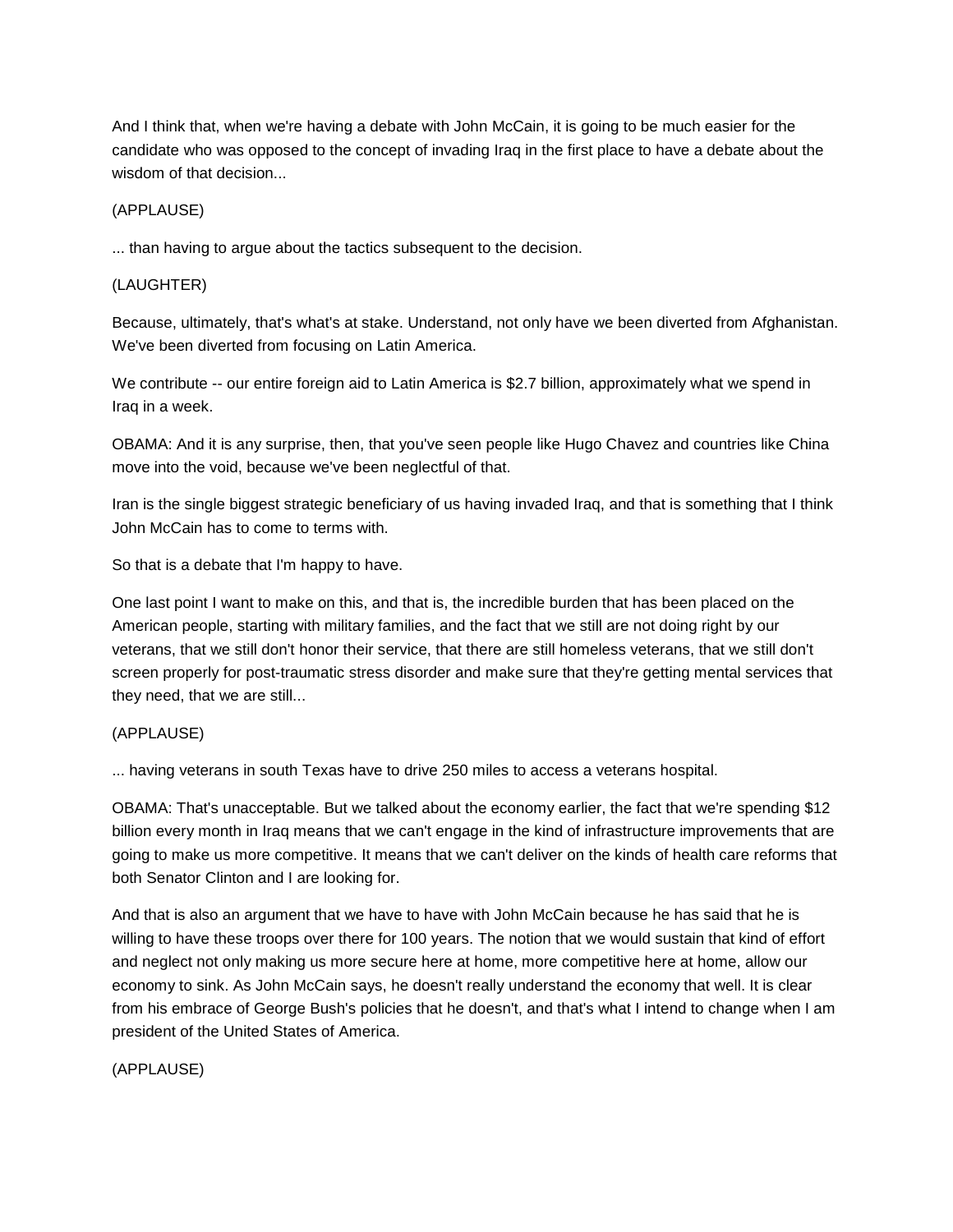BROWN: All right. We've got to take another quick break. We've got a lot more ahead. Stay with us. We'll be right back.

#### (COMMERCIAL BREAK)

BROWN: Welcome back to the Texas Democratic debate.

Stay with us after the debate. Anderson Cooper and the best political team on television will have lots of analysis.

But back to the debate.

John King?

KING: Thank you.

Both of you have been harshly critical of the Bush administration for its secrecy, what you consider overuse of secrecy and executive power.

Tonight, Senator Obama, you've talked about more transparency. You also at one point criticized earmarks.

And yet, a recent report came out that identified you -- lower on the list in terms how much money senators seek and sneak into the budget for these pork barrel spending projects, but it still said you were responsible for \$91 million in earmarks.

And you have refused to say where the money went, what it's for. Why?

OBAMA: No, that's not true. We've actually disclosed, John, all our earmarks. And so, you know, we'll be happy to provide you with that information, because I believe very strongly in transparency.

OBAMA: As I indicated earlier, one of the things that I did last year was to pass a bill with Tom Coburn, very conservative Republican but a sincere fiscal conservative. And we got together and created what we call Google for Government. It's a searchable database, where every single dollar of federal spending is posted on the Internet, so that ordinary voters can take a look. And if they see a bridge to nowhere being built, they know where it's going and who sponsored it. And if they see a no-bid contract going to Halliburton, they can check that out, too.

And you know, the idea is that we open up the process so that the American people can make judgments about whether or not government is doing what it's supposed to be doing with its taxpayer money. And I've been consistently in favor of more disclosure around earmarks.

OBAMA: Now, keep in mind, a lot of these are worthy projects in our states. I have actively pursued projects that I think are important. But I want to make sure that they're not done in the dark of night, that they're not done in committee, that everybody stands up and says, "this is the kind of spending that I think is important."

I have consistently supported those efforts. I will push for those as president of the United States of America.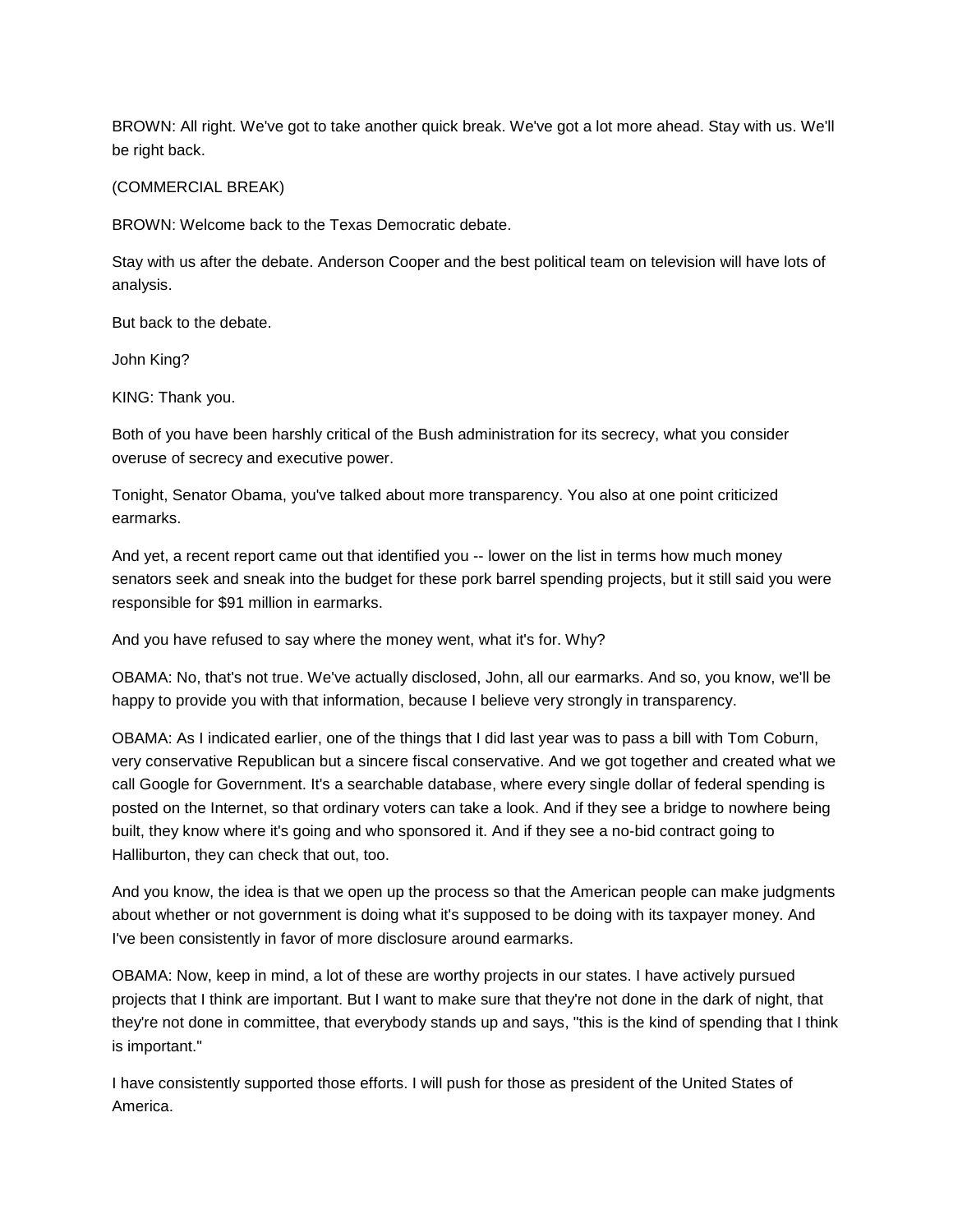KING: Senator Clinton, as you know, I think your number was about \$342 million. You say they're worthy projects, as Senator Obama did, for your state and that's part of your job, to get money for worthy projects back in your state.

Senator McCain, as you know, is proud of going around the country earmark.

On the specific issue of pork barrel spending, fiscal accountability by the government at a time when many Americans frankly think, whether it is the House or the Senate, that you all waste money on things that aren't important to them, don't affect their daily lives, does he have a better case to make to the American people that, "I have done this my entire career; I will do it as president," on the issue of on the issue of wasteful pork barrel spending?

CLINTON: Well, no, not at all. Because he supported the wasteful tax cuts of the Bush administration and the Iraq war, with the billions of dollars...

## (APPLAUSE)

... that have been spent, and wants it to continue.

You know, when President Bush came into office, he inherited a balanced budget and a surplus. And it is gone. And we now are looking at a projected deficit of \$400 billion, under the new Bush budget, and a \$9 trillion debt.

We borrow money from the Chinese to buy oil from the Saudis. That is not a winning strategy for America.

## (APPLAUSE)

I will get us back to fiscal responsibility. And I will make it clear that the Bush tax cuts on the upper income, those making more than \$250,000 a year, will be allowed to expire.

CLINTON: Middle-class tax cuts and support for the middle class, to make college affordable, retirement security possible, health insurance affordable: Those will be my priorities.

And I think it's important that we look at where the money has gone under President Bush -- no-bid contracts, cronyism, outsourcing the government in ways that haven't saved us money and have reduced accountability.

So the larger question is, who really is going to move us toward fiscal responsibility, and I believe that we can get back on the path we were on. It was working well. It was one of the reasons why the economy was booming.

I've got that, you know, clearly in my economic blueprint, which is something that I've published the last few days, because it's part of what we have to do again. And I think that I will be very comfortable and effective in taking on Senator McCain over the fiscal irresponsibility of the Republican Party that he's been a part of.

## (APPLAUSE)

BROWN: All right.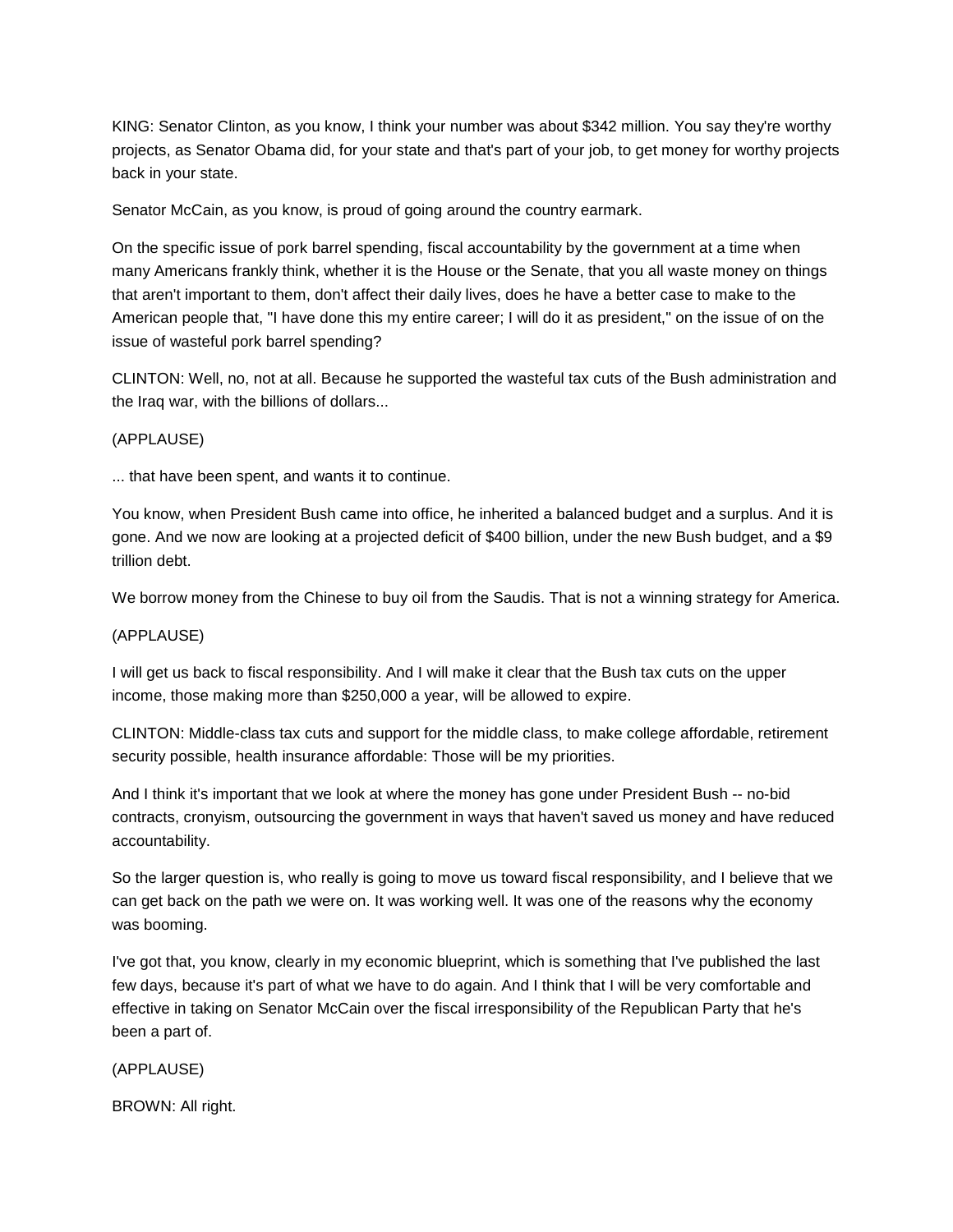An issue relating to the current election.

Jorge?

RAMOS: As we can see, this has been an extremely close nomination battle that will come down to superdelegates. House Speaker Nancy Pelosi, the highest ranking Democrat in government, said recently, and I'm quoting, "It would be a problem" -- and this is a question for you, Senator Clinton -- "it would be a problem for the party if the verdict would be something different than the public has decided."

## Do you agree?

CLINTON: Well, you know, these are the rules that are followed, and you know, I think that it will sort itself out. I'm not worried about that. We will have a nominee, and we will have a unified Democratic Party, and we will go on to victory in November.

## (APPLAUSE)

BROWN: Senator Obama, go ahead. Do you have a response to Senator Clinton?

OBAMA: Well, I think it is important, given how hard Senator Clinton and I have been working, that these primaries and caucuses count for something. And so my belief is that...

# (APPLAUSE)

... the will of the voters, expressed in this long election process, is what ultimately will determine who our next nominee is going to be.

OBAMA: But understand what I think is most important to the voters, and that is that we have a government that is listening to them again. They feel as if they've been shut out.

You know, when I meet mothers who are trying to figure out how to get health care for their kids, it's not just the desperation of that single mom. It's also that when they try to find some help, oftentimes they're hitting a brick wall.

And they don't get a sense that the debates that are happening in Washington right now relate to them at all. And what they believe is that people are trying to get on TV and they're trying to score points and they're trying to win elections, and that they're not interested in knocking down the barriers that stand between the American people and their dreams.

And I have no doubt that the Democratic Party at its best can summon a sense of common purpose again and higher purpose for the American people.

OBAMA: And I think that the next nominee going into the November election is going to have a lot to talk about because the American people are tired of politics that is dominated by the powerful, by the connected. They want their government back, and that's what I intend to provide them when I'm nominated for president of the United States.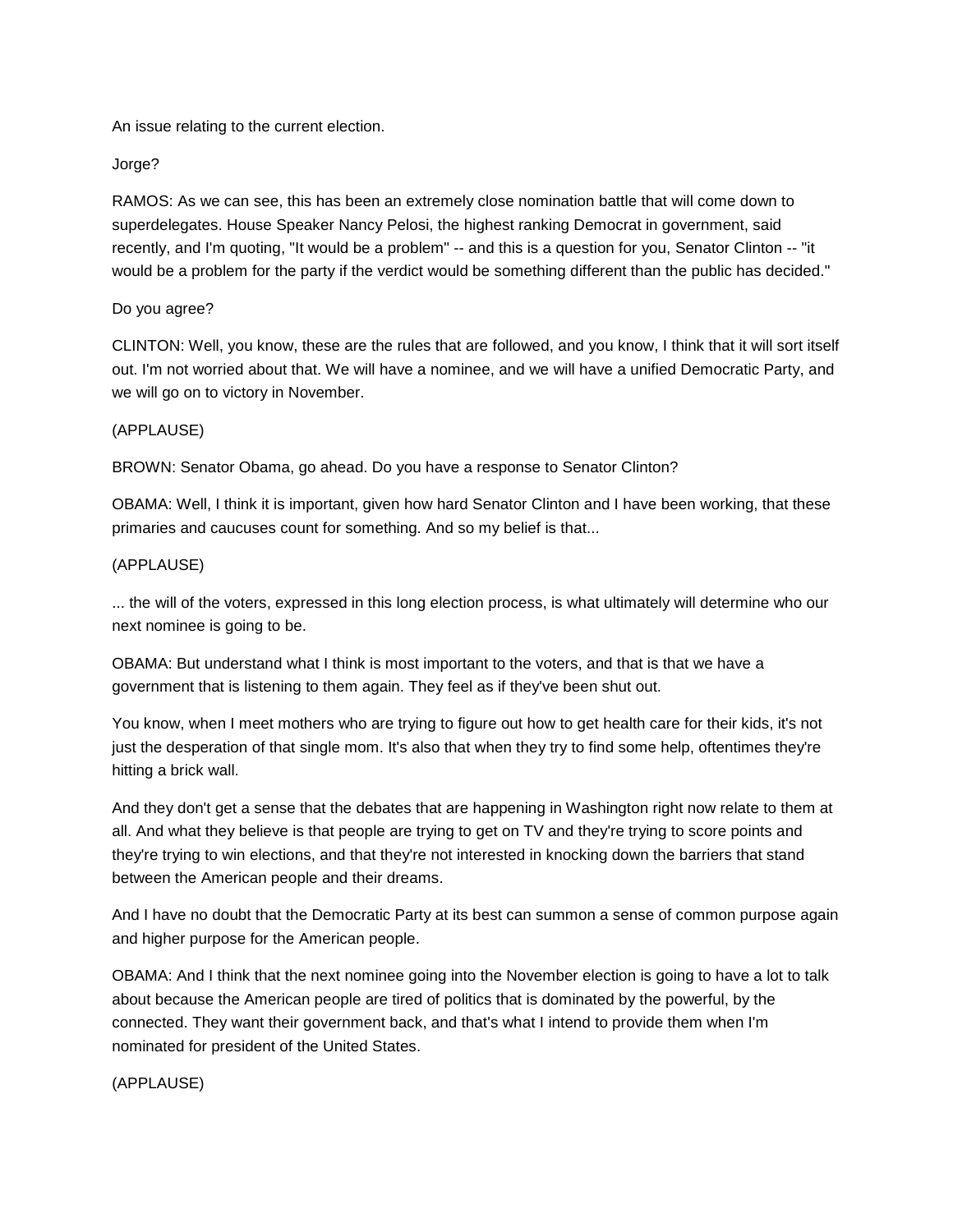BROWN: We have time for just one final question, and we thought we would sort of end on a more philosophical question. You've both spent a lot of time talking about leadership, about who's ready and who has the right judgment to lead if elected president.

A leader's judgment is most tested at times of crisis. I'm wondering if both of you will describe what was the moment that tested you the most, that moment of crisis.

## BROWN: Senator Obama?

OBAMA: Well, you know, I wouldn't point to a single moment. But what I look at is the trajectory of my life because, you know, I was raised by a single mom. My father left when I was two, and I was raised by my mother and my grandparents.

And, you know, there were rocky periods during my youth, when I made mistakes and was off course. And what was most important, in my life, was learning to take responsibility for my own actions, learning to take responsibility for not only my own actions but how I can bring people together to actually have an impact on the world.

And so, working as a community organizer on the streets of Chicago, with ordinary people, bringing them together and organizing them to provide jobs and health care, economic security to people who didn't have it, then working as a civil rights attorney and rejecting the jobs on Wall Street to fight for those who were being discriminated against on the job -- that cumulative experience, I think, is the judgment that I now bring.

OBAMA: It's the reason that I have the capacity to bring people together, and it's the reason why I am determined to make sure that the American people get a government that is worthy of their decency and their generosity.

(APPLAUSE)

# BROWN: Senator Clinton?

CLINTON: Well, I think everybody here knows I've lived through some crises and some challenging moments in my life. And...

# (APPLAUSE)

And I am grateful for the support and the prayers of countless Americans.

But people often ask me, "How do you do it?" You know, "How do you keep going?" And I just have to shake my head in wonderment, because with all of the challenges that I've had, they are nothing compared to what I see happening in the lives of Americans every single day. along with Senator McCain, as the only two elected officials, to speak at the opening at the Intrepid Center at Brooke Medical Center in San Antonio, a center designed to take care of and provide rehabilitation for our brave young men and women who have been injured in war.

And I remember sitting up there and watching them come in. Those who could walk were walking. Those who had lost limbs were trying with great courage to get themselves in without the help of others. Some